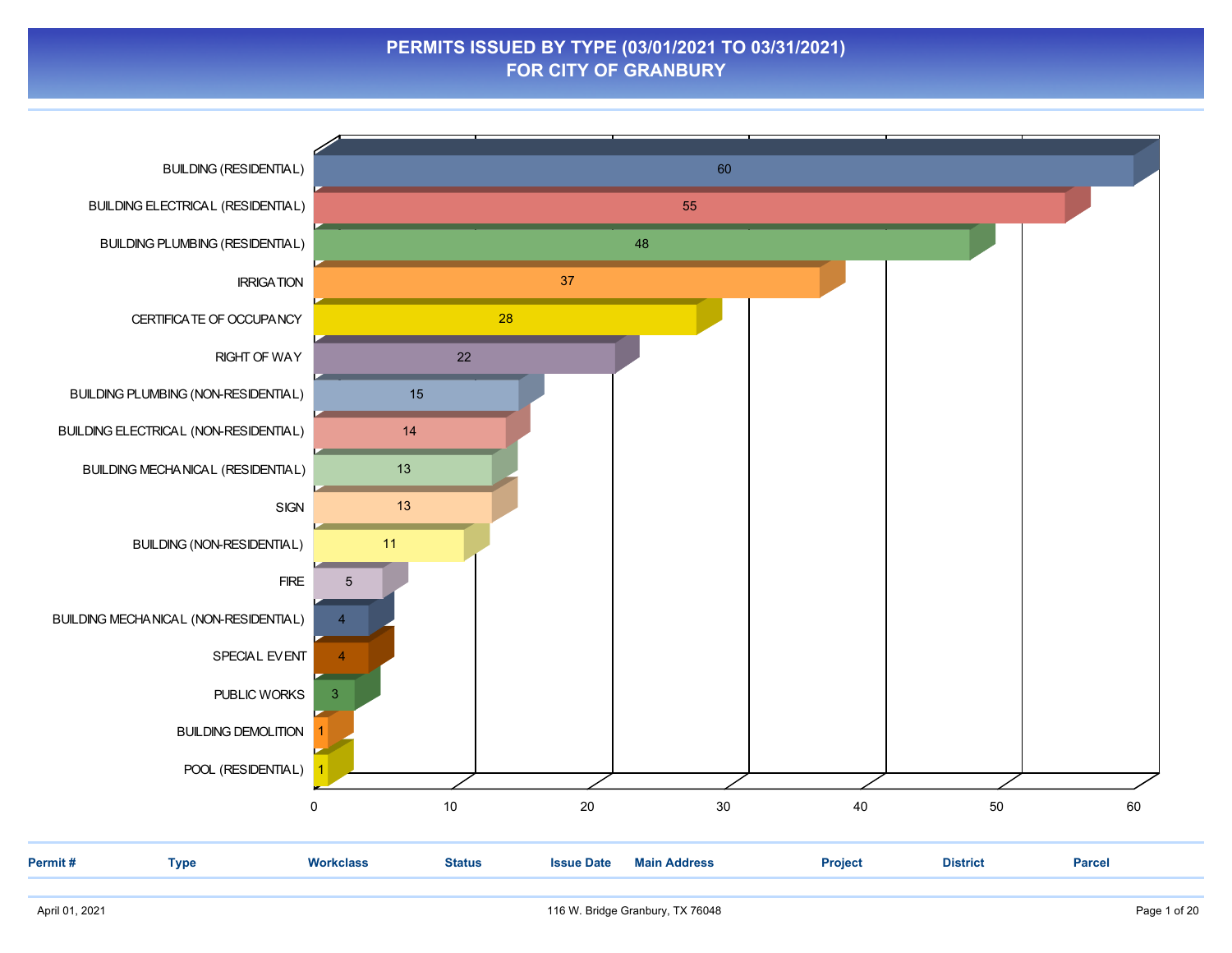| Permit#                           | <b>Type</b>                          | <b>Workclass</b>       | <b>Status</b> | <b>Issue Date</b> | <b>Main Address</b>                          | <b>Project</b>                                 | <b>District</b>  | <b>Parcel</b> |
|-----------------------------------|--------------------------------------|------------------------|---------------|-------------------|----------------------------------------------|------------------------------------------------|------------------|---------------|
| <b>BUILDING (NON-RESIDENTIAL)</b> |                                      |                        |               |                   |                                              |                                                |                  |               |
| BLDC-012076-2021                  | <b>Building</b><br>(Non-Residential) | Alteration/Repair      | Issued        | 03/04/2021        | 5900 E Us Highway 377,<br>Granbury, TX 76049 |                                                | City of Granbury | R12239        |
| BLDC-012169-2021                  | <b>Building</b><br>(Non-Residential) | New                    | Issued        | 03/15/2021        | 4525 E Highway 377,<br>Granbury, TX 76049    |                                                | City of Granbury |               |
| BLDC-012177-2021                  | <b>Building</b><br>(Non-Residential) | Alteration/Repair      | Issued        | 03/15/2021        | 1424 E Highway 377,<br>Granbury, TX 76048    |                                                | City of Granbury |               |
| BLDC-012176-2021                  | <b>Building</b><br>(Non-Residential) | Alteration/Repair      | Issued        | 03/15/2021        | 1422 E Us Highway 377,<br>Granbury, TX 76048 |                                                | City of Granbury | R25285        |
| BLDC-012179-2021                  | <b>Building</b><br>(Non-Residential) | Alteration/Repair      | Issued        | 03/15/2021        | 1428 E Us Highway 377,<br>Granbury, TX 76048 |                                                | City of Granbury | R25285        |
| BLDC-012178-2021                  | <b>Building</b><br>(Non-Residential) | Alteration/Repair      | Issued        | 03/15/2021        | 1426 E Highway 377,<br>Granbury, TX 76048    |                                                | City of Granbury |               |
| BLDC-012043-2021                  | <b>Building</b><br>(Non-Residential) | Fence                  | Complete      | 03/18/2021        | 115 E Bridge St, Granbury,<br>TX 76048       |                                                | City of Granbury | R36597        |
| BLDC-012041-2021                  | <b>Building</b><br>(Non-Residential) | Alteration/Repair      | Issued        | 03/19/2021        | 303 W Pearl St, Granbury,<br>TX 76048        |                                                | City of Granbury | R38396        |
| BLDC-012293-2021                  | <b>Building</b><br>(Non-Residential) | New                    | Issued        | 03/24/2021        | 911 E Us Highway 377,<br>Granbury, TX 76048  |                                                | City of Granbury | R38684        |
| BLDC-011711-2021                  | <b>Building</b><br>(Non-Residential) | Accessory<br>Structure | Issued        | 03/25/2021        | 1735 E Us Highway 377,<br>Granbury, TX 76048 |                                                | City of Granbury | R45335        |
| BLDC-012321-2021                  | <b>Building</b><br>(Non-Residential) | Alteration/Repair      | <b>Issued</b> | 03/29/2021        | 1520 S Meadows Dr.<br>Granbury, TX 76048     |                                                | City of Granbury | R43577        |
|                                   |                                      |                        |               |                   |                                              | PERMITS ISSUED FOR BUILDING (NON-RESIDENTIAL): |                  |               |

| <b>BUILDING (RESIDENTIAL)</b> |                                  |                   |               |            |                                                |                  |         |  |  |  |
|-------------------------------|----------------------------------|-------------------|---------------|------------|------------------------------------------------|------------------|---------|--|--|--|
| BLDR-011956-2021              | <b>Building</b><br>(Residential) | New Single Family | Issued        | 03/01/2021 | 241 Honor Code PI,<br>Granbury, TX 76049       | City of Granbury | R105914 |  |  |  |
| BLDR-011957-2021              | <b>Building</b><br>(Residential) | New Single Family | <b>Issued</b> | 03/01/2021 | 245 Honor Code Pl.<br>Granbury, TX 76049       | City of Granbury | R105915 |  |  |  |
| BLDR-010261-2020              | <b>Building</b><br>(Residential) | New Multi Family  | Issued        | 03/01/2021 | 786 Rolling Terrace Cir,<br>Granbury, TX 76049 | City of Granbury | R105087 |  |  |  |
| BLDR-011959-2021              | <b>Building</b><br>(Residential) | New Single Family | <b>Issued</b> | 03/01/2021 | 253 Honor Code PI,<br>Granbury, TX 76049       | City of Granbury | R105917 |  |  |  |
| BLDR-011958-2021              | <b>Building</b><br>(Residential) | New Single Family | Issued        | 03/01/2021 | 249 Honor Code Pl,<br>Granbury, TX 76049       | City of Granbury | R105916 |  |  |  |
| BLDR-010260-2020              | <b>Building</b><br>(Residential) | New Multi Family  | <b>Issued</b> | 03/01/2021 | 784 Rolling Terrace Cir,<br>Granbury, TX 76049 | City of Granbury | R105087 |  |  |  |
| BLDR-011953-2021              | <b>Building</b><br>(Residential) | New Single Family | Issued        | 03/01/2021 | 229 Honor Code Pl,<br>Granbury, TX 76049       | City of Granbury | R105911 |  |  |  |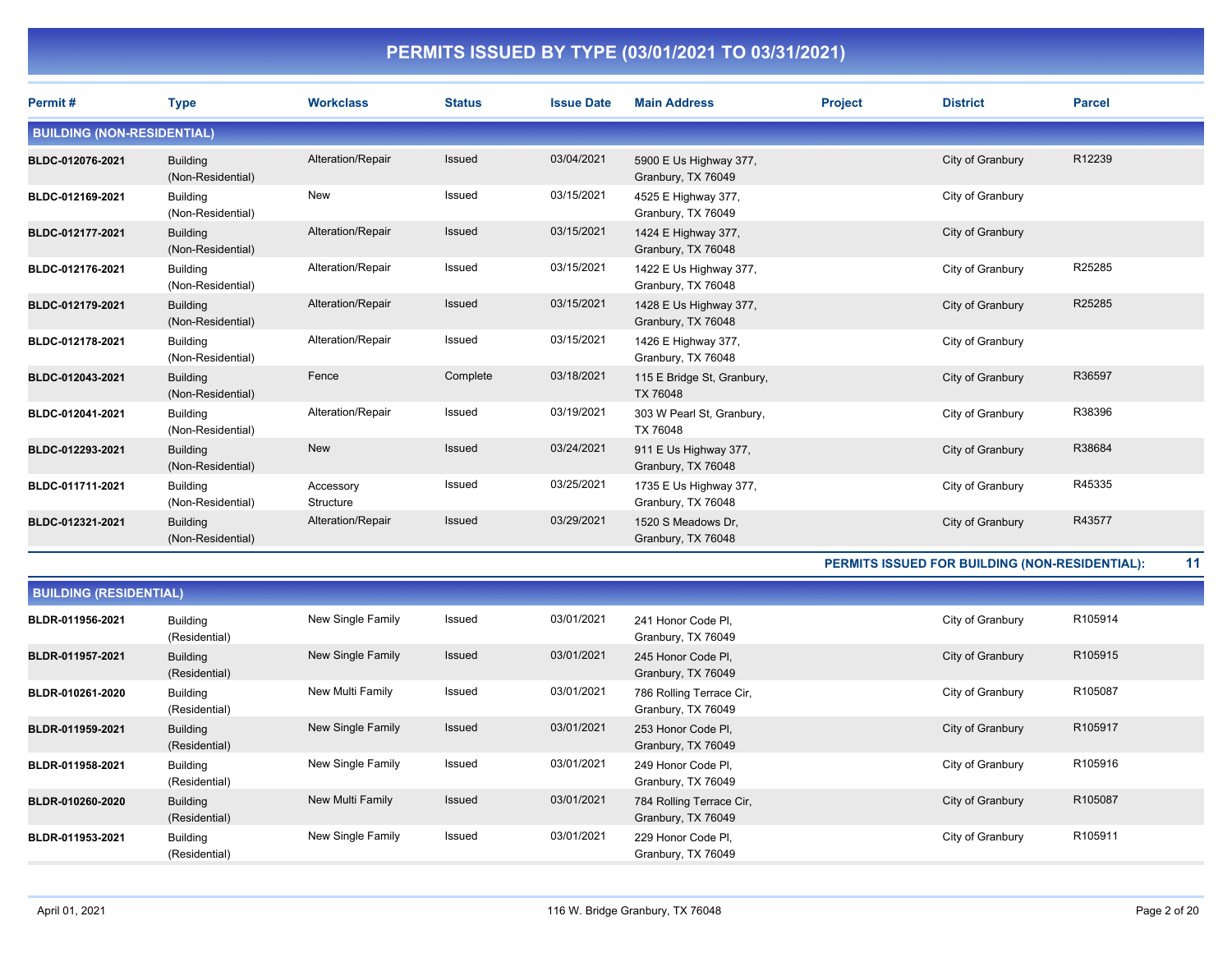| Permit#          | <b>Type</b>                      | <b>Workclass</b>       | <b>Status</b> | <b>Issue Date</b> | <b>Main Address</b>                               | <b>Project</b> | <b>District</b>  | <b>Parcel</b>       |
|------------------|----------------------------------|------------------------|---------------|-------------------|---------------------------------------------------|----------------|------------------|---------------------|
| BLDR-011952-2021 | <b>Building</b><br>(Residential) | New Single Family      | Issued        | 03/01/2021        | 225 Honor Code Pl,<br>Granbury, TX 76049          |                | City of Granbury | R105910             |
| BLDR-011954-2021 | <b>Building</b><br>(Residential) | New Single Family      | Issued        | 03/01/2021        | 233 Honor Code Pl,<br>Granbury, TX 76049          |                | City of Granbury | R105912             |
| BLDR-011955-2021 | <b>Building</b><br>(Residential) | New Single Family      | Issued        | 03/01/2021        | 237 Honor Code PI,<br>Granbury, TX 76049          |                | City of Granbury | R105913             |
| BLDR-012067-2021 | <b>Building</b><br>(Residential) | Accessory<br>Structure | Issued        | 03/04/2021        | 3317 Crystal Clear Ct,<br>Granbury, TX 76049      |                | City of Granbury | R101416             |
| BLDR-012060-2021 | <b>Building</b><br>(Residential) | Accessory<br>Structure | Issued        | 03/04/2021        | 1730 Swale Ln, Granbury,<br>TX 76049              |                | City of Granbury |                     |
| BLDR-012089-2021 | <b>Building</b><br>(Residential) | Roof                   | Issued        | 03/05/2021        | 3450 Abes Landing Dr,<br>Granbury, TX 76049       |                | City of Granbury | R100841             |
| BLDR-012110-2021 | <b>Building</b><br>(Residential) | Roof                   | <b>Issued</b> | 03/08/2021        | 200 Captains Ct, Granbury,<br>TX 76049            |                | City of Granbury | R101380             |
| BLDR-012115-2021 | <b>Building</b><br>(Residential) | New Single Family      | Issued        | 03/09/2021        | 1108 Aviara Ct, Granbury,<br>TX 76048             |                | City of Granbury | R105372             |
| BLDR-012116-2021 | <b>Building</b><br>(Residential) | New Single Family      | Issued        | 03/09/2021        | 1116 Aviara Ct, Granbury,<br>TX 76048             |                | City of Granbury | R105374             |
| BLDR-012145-2021 | <b>Building</b><br>(Residential) | Accessory<br>Structure | Issued        | 03/11/2021        | 1509 Hayloft Ln, Granbury,<br>TX 76048            |                | City of Granbury | R37695              |
| BLDR-012156-2021 | <b>Building</b><br>(Residential) | Roof                   | Complete      | 03/11/2021        | 412 Kinson St, Granbury,<br>TX 76048              |                | City of Granbury | R36807              |
| BLDR-012104-2021 | <b>Building</b><br>(Residential) | New Single Family      | Issued        | 03/11/2021        | 316 Smart Strike Ct,<br>Granbury, TX 76049        |                | City of Granbury | R105963             |
| BLDR-012098-2021 | <b>Building</b><br>(Residential) | New Single Family      | Issued        | 03/11/2021        | 1833 Ruffian Dr, Granbury,<br>TX 76049            |                | City of Granbury | R106101             |
| BLDR-012102-2021 | <b>Building</b><br>(Residential) | New Single Family      | Issued        | 03/11/2021        | 312 Smart Strike Ct,<br>Granbury, TX 76049        |                | City of Granbury | R105964             |
| BLDR-012100-2021 | <b>Building</b><br>(Residential) | New Single Family      | Issued        | 03/11/2021        | 1841 Ruffian Dr, Granbury,<br>TX 76049            |                | City of Granbury | R106099             |
| BLDR-012097-2021 | <b>Building</b><br>(Residential) | New Single Family      | Issued        | 03/11/2021        | 1825 Ruffian Dr, Granbury,<br>TX 76049            |                | City of Granbury | R106103             |
| BLDR-012099-2021 | <b>Building</b><br>(Residential) | New Single Family      | Issued        | 03/11/2021        | 1837 Ruffian Dr, Granbury,<br>TX 76049            |                | City of Granbury | R <sub>106100</sub> |
| BLDR-012101-2021 | <b>Building</b><br>(Residential) | New Single Family      | Issued        | 03/11/2021        | 1853 Ruffian Dr, Granbury,<br>TX 76049            |                | City of Granbury | R106096             |
| BLDR-012095-2021 | <b>Building</b><br>(Residential) | New Single Family      | Issued        | 03/11/2021        | 1801 Ruffian Dr, Granbury,<br>TX 76049            |                | City of Granbury | R106109             |
| BLDR-012096-2021 | <b>Building</b><br>(Residential) | New Single Family      | Issued        | 03/11/2021        | 1809 Ruffian Dr, Granbury,<br>TX 76049            |                | City of Granbury | R106107             |
| BLDR-010247-2020 | <b>Building</b><br>(Residential) | New Multi Family       | <b>Issued</b> | 03/15/2021        | 738 Rolling Terrace Circle,<br>Granbury, TX 76048 |                | City of Granbury | R105075             |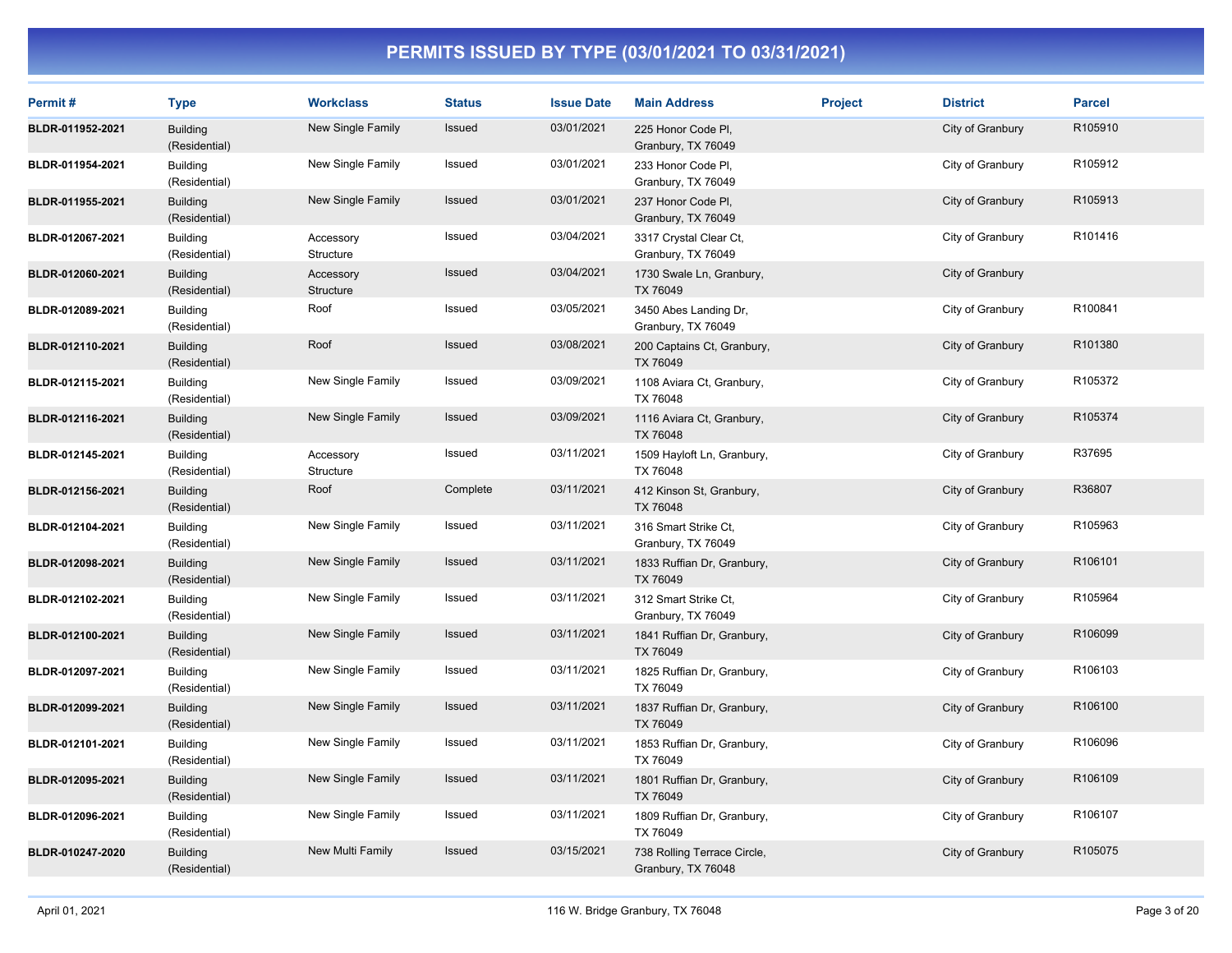| Permit#          | <b>Type</b>                      | <b>Workclass</b>       | <b>Status</b> | <b>Issue Date</b> | <b>Main Address</b>                               | <b>Project</b> | <b>District</b>  | <b>Parcel</b> |
|------------------|----------------------------------|------------------------|---------------|-------------------|---------------------------------------------------|----------------|------------------|---------------|
| BLDR-012166-2021 | <b>Building</b><br>(Residential) | Accessory<br>Structure | Issued        | 03/15/2021        | 1101 Hilkiah Ct, Granbury,<br>TX 76048            |                | City of Granbury |               |
| BLDR-012139-2021 | <b>Building</b><br>(Residential) | New Single Family      | In Review     | 03/15/2021        | 2056 Spieth Street,<br>Granbury, TX 76048         |                | City of Granbury | R105559       |
| BLDR-012140-2021 | <b>Building</b><br>(Residential) | New Single Family      | Issued        | 03/15/2021        | 3033 Reed Ct, Granbury,<br>TX 76048               |                | City of Granbury | R105625       |
| BLDR-012214-2021 | <b>Building</b><br>(Residential) | New Single Family      | Issued        | 03/16/2021        | 208 Johnson St, Granbury,<br>TX 76048             |                | City of Granbury | R105642       |
| BLDR-012216-2021 | <b>Building</b><br>(Residential) | New Single Family      | Issued        | 03/16/2021        | 1053 Mickelson Dr,<br>Granbury, TX 76048          |                | City of Granbury | R105647       |
| BLDR-012217-2021 | <b>Building</b><br>(Residential) | New Single Family      | Issued        | 03/16/2021        | 1057 Mickelson Dr,<br>Granbury, TX 76048          |                | City of Granbury | R105646       |
| BLDR-012199-2021 | <b>Building</b><br>(Residential) | Fence                  | Issued        | 03/16/2021        | 2406 Waters Edge Dr,<br>Granbury, TX 76048        |                | City of Granbury | R38854        |
| BLDR-012198-2021 | <b>Building</b><br>(Residential) | <b>Boat Dock</b>       | Issued        | 03/16/2021        | 2406 Waters Edge Dr,<br>Granbury, TX 76048        |                | City of Granbury | R38854        |
| BLDR-012203-2021 | <b>Building</b><br>(Residential) | Driveway/Approac<br>h  | Issued        | 03/18/2021        | 1517 Waters Edge Dr,<br>Granbury, TX 76048        |                | City of Granbury |               |
| BLDR-012117-2021 | <b>Building</b><br>(Residential) | New Single Family      | Issued        | 03/18/2021        | 308 Smart Strike Ct,<br>Granbury, TX 76048        |                | City of Granbury | R105965       |
| BLDR-012265-2021 | <b>Building</b><br>(Residential) | <b>Boat Dock</b>       | Issued        | 03/19/2021        | 1605 Malibu Bay Ct,<br>Granbury, TX 76048         |                | City of Granbury | R99968        |
| BLDR-010354-2020 | <b>Building</b><br>(Residential) | New Multi Family       | Issued        | 03/22/2021        | 704 Rolling Terrace Circle,<br>Granbury, TX 76049 |                | City of Granbury | R105067       |
| BLDR-012281-2021 | <b>Building</b><br>(Residential) | Roof                   | Issued        | 03/22/2021        | 1402 Joshua Way,<br>Granbury, TX 76048            |                | City of Granbury | R100577       |
| BLDR-010355-2020 | <b>Building</b><br>(Residential) | New Multi Family       | <b>Issued</b> | 03/22/2021        | 706 Rolling Terrace Circle,<br>Granbury, TX 76049 |                | City of Granbury | R105067       |
| BLDR-010235-2020 | <b>Building</b><br>(Residential) | New Multi Family       | Issued        | 03/22/2021        | 707 Rolling Terrace Cir,<br>Granbury, TX 76049    |                | City of Granbury | R105113       |
| BLDR-010233-2020 | <b>Building</b><br>(Residential) | New Multi Family       | Issued        | 03/22/2021        | 705 Rolling Terrace Cir,<br>Granbury, TX 76049    |                | City of Granbury | R105113       |
| BLDR-012190-2021 | <b>Building</b><br>(Residential) | New Single Family      | Issued        | 03/22/2021        | 102 W Doyle St, Granbury,<br>TX 76048             |                | City of Granbury | R36970        |
| BLDR-012210-2021 | <b>Building</b><br>(Residential) | New Single Family      | <b>Issued</b> | 03/22/2021        | 905 N Traylor St, Granbury,<br>TX 76048           |                | City of Granbury | R95202        |
| BLDR-010230-2020 | <b>Building</b><br>(Residential) | New Multi Family       | Issued        | 03/23/2021        | 703 Rolling Terrace Circle,                       |                | City of Granbury | R105114       |
| BLDR-010229-2020 | <b>Building</b><br>(Residential) | New Multi Family       | Issued        | 03/23/2021        | 701 Rolling Terrace Cir,<br>Granbury, TX 76049    |                | City of Granbury | R105114       |
| BLDR-012303-2021 | <b>Building</b><br>(Residential) | Accessory<br>Structure | Issued        | 03/24/2021        | 1207 Cliff Swallow Ct,<br>Granbury, TX 76048      |                | City of Granbury | R38728        |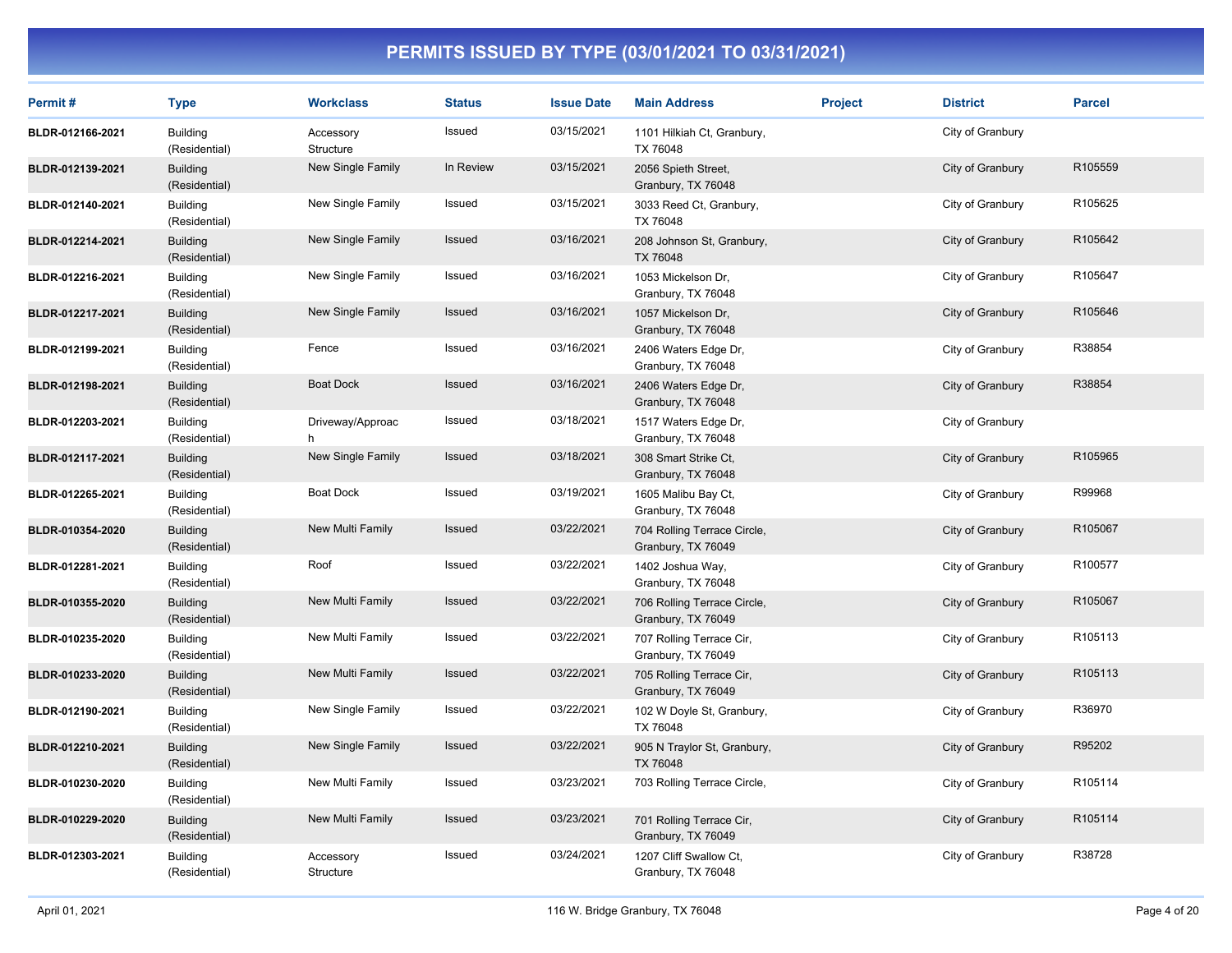| Permit#                    | <b>Type</b>                                     | <b>Workclass</b>       | <b>Status</b> | <b>Issue Date</b> | <b>Main Address</b>                           | <b>Project</b> | <b>District</b>                                   | <b>Parcel</b> |    |
|----------------------------|-------------------------------------------------|------------------------|---------------|-------------------|-----------------------------------------------|----------------|---------------------------------------------------|---------------|----|
| BLDR-012336-2021           | <b>Building</b><br>(Residential)                | Driveway/Approac       | <b>Issued</b> | 03/26/2021        | 1316 E Us Highway 377,<br>Granbury, TX 76048  |                | City of Granbury                                  | R45442        |    |
| BLDR-012211-2021           | <b>Building</b><br>(Residential)                | New Single Family      | Issued        | 03/26/2021        | 1821 Ruffian Rd, Granbury,<br>TX 76049        |                | City of Granbury                                  | R106104       |    |
| BLDR-012212-2021           | <b>Building</b><br>(Residential)                | New Single Family      | <b>Issued</b> | 03/26/2021        | 1625 Omaha Dr, Granbury,<br>TX 76049          |                | City of Granbury                                  | R105974       |    |
| BLDR-012341-2021           | <b>Building</b><br>(Residential)                | Roof                   | Issued        | 03/26/2021        | 904 Elizabeth Blvd,<br>Granbury, TX 76048     |                | City of Granbury                                  | R37612        |    |
| BLDR-012329-2021           | <b>Building</b><br>(Residential)                | New Single Family      | <b>Issued</b> | 03/26/2021        | 1090 Mickelson Dr.<br>Granbury, TX 76048      |                | City of Granbury                                  | R105602       |    |
| BLDR-012332-2021           | <b>Building</b><br>(Residential)                | New Single Family      | <b>Issued</b> | 03/26/2021        | 2043 Spieth St, Granbury,<br>TX 76048         |                | City of Granbury                                  | R105588       |    |
| BLDR-012328-2021           | <b>Building</b><br>(Residential)                | New Single Family      | <b>Issued</b> | 03/26/2021        | 1054 Mickelson Dr.<br>Granbury, TX 76048      |                | City of Granbury                                  | R105611       |    |
| BLDR-012330-2021           | <b>Building</b><br>(Residential)                | New Single Family      | Issued        | 03/26/2021        | 1086 Mickelson Dr,<br>Granbury, TX 76048      |                | City of Granbury                                  | R105603       |    |
| BLDR-012333-2021           | <b>Building</b><br>(Residential)                | New Single Family      | Issued        | 03/26/2021        | 200 Johnson St, Granbury,<br>TX 76048         |                | City of Granbury                                  | R105640       |    |
| BLDR-012148-2021           | <b>Building</b><br>(Residential)                | New Single Family      | <b>Issued</b> | 03/29/2021        | 107 W Arnold St,<br>Granbury, TX 76048        |                | City of Granbury                                  | R36779        |    |
| BLDR-012356-2021           | <b>Building</b><br>(Residential)                | Accessory<br>Structure | Issued        | 03/30/2021        | 1207 Red Bird Ln,<br>Granbury, TX 76048       |                | City of Granbury                                  | R38243        |    |
|                            |                                                 |                        |               |                   |                                               |                | <b>PERMITS ISSUED FOR BUILDING (RESIDENTIAL):</b> |               | 60 |
| <b>BUILDING DEMOLITION</b> |                                                 |                        |               |                   |                                               |                |                                                   |               |    |
| DEMO-012301-2021           | <b>Building Demolition</b>                      | Non-Residential        | Issued        | 03/23/2021        | 122 N Crockett St,<br>Granbury, TX 76048      |                | City of Granbury                                  | R36583        |    |
|                            |                                                 |                        |               |                   |                                               |                | <b>PERMITS ISSUED FOR BUILDING DEMOLITION:</b>    |               | 1  |
|                            | <b>BUILDING ELECTRICAL (NON-RESIDENTIAL)</b>    |                        |               |                   |                                               |                |                                                   |               |    |
| ELEC-012051-2021           | <b>Building Electrical</b><br>(Non-Residential) | Alteration/Repair      | <b>Issued</b> | 03/03/2021        | 401 N Park Dr, Granbury,<br>TX 76048          |                | City of Granbury                                  | R38643        |    |
| ELEC-012084-2021           | <b>Building Electrical</b><br>(Non-Residential) | Alteration/Repair      | Issued        | 03/04/2021        | 1000 Catalina Bay Blvd,<br>Granbury, TX 76048 |                | City of Granbury                                  | R95565        |    |
| ELEC-012120-2021           | <b>Building Electrical</b><br>(Non-Residential) | Alteration/Repair      | <b>Issued</b> | 03/09/2021        | 1620 Weatherford Hwy,<br>Granbury, TX 76049   |                | City of Granbury                                  |               |    |
| ELEC-012094-2021           | <b>Building Electrical</b>                      | Alteration/Repair      | Issued        | 03/11/2021        | 131 Temple Hall Hwy,                          |                | City of Granbury                                  |               |    |

(Non-Residential)

Building Electrical (Non-Residential) Alteration/Repair Issued 03/11/2021 2113 E 377 Hwy,

**ELEC-012126-2021** Building Electrical Alteration/Repair Issued 03/11/2021 2113 E 377 Hwy,

Granbury, TX 76049

Granbury, TX 76049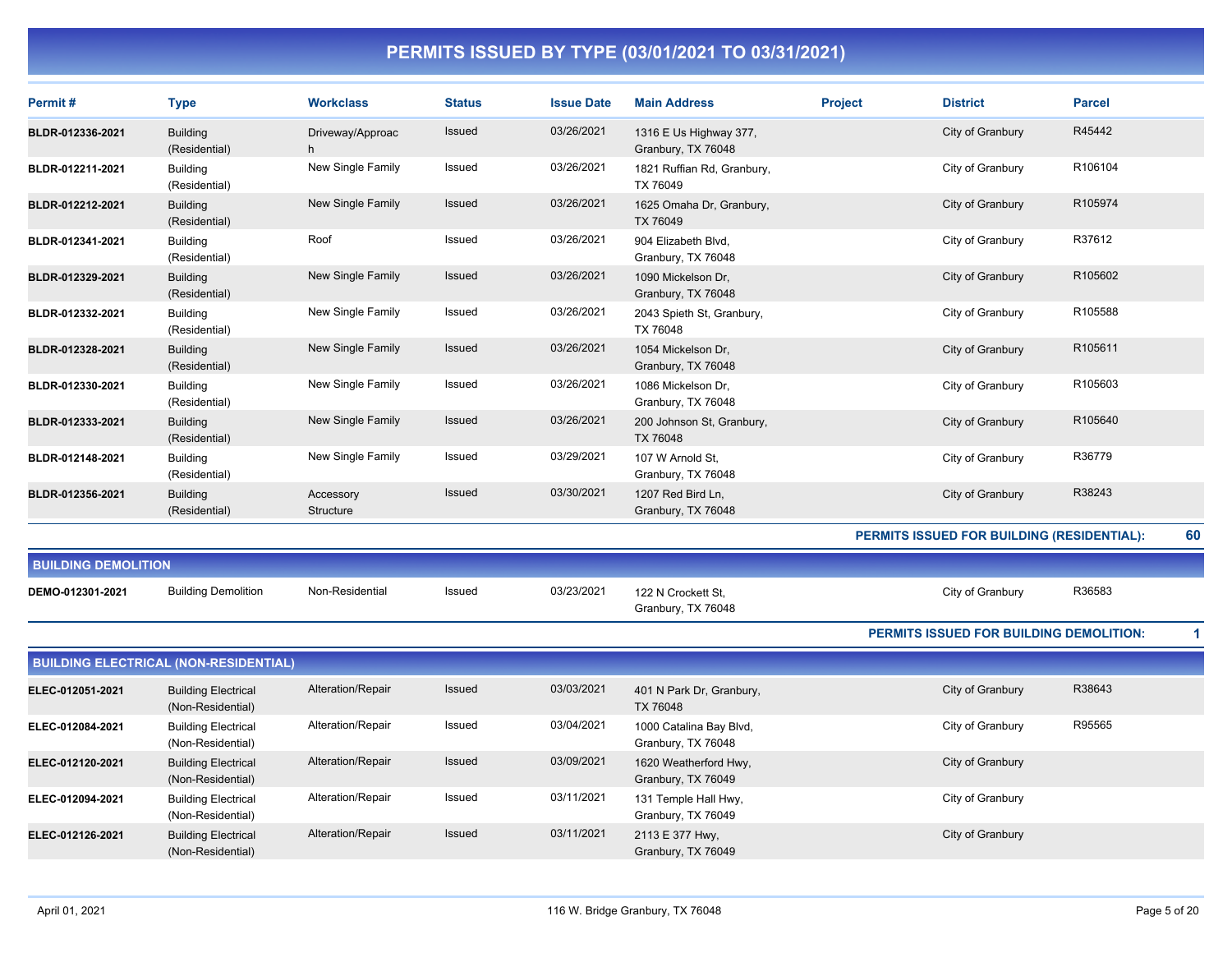| Permit#          | <b>Type</b>                                     | <b>Workclass</b>        | <b>Status</b> | <b>Issue Date</b> | <b>Main Address</b>                             | <b>Project</b> | <b>District</b>  | <b>Parcel</b> |
|------------------|-------------------------------------------------|-------------------------|---------------|-------------------|-------------------------------------------------|----------------|------------------|---------------|
| ELEC-012147-2021 | <b>Building Electrical</b><br>(Non-Residential) | Alteration/Repair       | Issued        | 03/15/2021        | 107 E Pearl St, Granbury,<br>TX 76048           |                | City of Granbury |               |
| ELEC-012202-2021 | <b>Building Electrical</b><br>(Non-Residential) | Alteration/Repair       | <b>Issued</b> | 03/16/2021        | 1201 W Pearl St, Granbury,<br>TX 76048          |                | City of Granbury | R43501        |
| ELEC-012236-2021 | <b>Building Electrical</b><br>(Non-Residential) | <b>New Construction</b> | Issued        | 03/18/2021        | 4525 E Highway 377,<br>Granbury, TX 76049       |                | City of Granbury |               |
| ELEC-012181-2021 | <b>Building Electrical</b><br>(Non-Residential) | Alteration/Repair       | <b>Issued</b> | 03/23/2021        | 380 S Howard Clemmons<br>St, Granbury, TX 76048 |                | City of Granbury |               |
| ELEC-012354-2021 | <b>Building Electrical</b><br>(Non-Residential) | Alteration/Repair       | Issued        | 03/29/2021        | 421 Brazos Harbor Dr.<br>Granbury, TX 76048     |                | City of Granbury | R36848        |
| ELEC-012377-2021 | <b>Building Electrical</b><br>(Non-Residential) | New Construction        | <b>Issued</b> | 03/30/2021        | 303 W Pearl St, Granbury,<br>TX 76048           |                | City of Granbury | R38396        |
| ELEC-012375-2021 | <b>Building Electrical</b><br>(Non-Residential) | <b>New Construction</b> | Issued        | 03/30/2021        | 1520 S Meadows Dr,<br>Granbury, TX 76048        |                | City of Granbury | R43577        |
| ELEC-012362-2021 | <b>Building Electrical</b><br>(Non-Residential) | Alteration/Repair       | <b>Issued</b> | 03/30/2021        | 1107 Weatherford Hwy,<br>Granbury, TX 76049     |                | City of Granbury |               |
| ELEC-012359-2021 | <b>Building Electrical</b><br>(Non-Residential) | Alteration/Repair       | Issued        | 03/31/2021        | 201 E Pearl St, C-107C,<br>Granbury, TX 76048   |                | City of Granbury |               |

**PERMITS ISSUED FOR BUILDING ELECTRICAL (NON-RESIDENTIAL): 14**

|                  | <b>BUILDING ELECTRICAL (RESIDENTIAL)</b>    |                         |               |            |                                            |                  |         |  |  |  |
|------------------|---------------------------------------------|-------------------------|---------------|------------|--------------------------------------------|------------------|---------|--|--|--|
| ELER-012065-2021 | <b>Building Electrical</b><br>(Residential) | <b>New Construction</b> | <b>Issued</b> | 03/04/2021 | 409 Fowler Dr, Granbury,<br>TX 76048       | City of Granbury | R105583 |  |  |  |
| ELER-012066-2021 | <b>Building Electrical</b><br>(Residential) | <b>New Construction</b> | <b>Issued</b> | 03/04/2021 | 2067 Spieth St, Granbury,<br>TX 76048      | City of Granbury | R105593 |  |  |  |
| ELER-012064-2021 | <b>Building Electrical</b><br>(Residential) | New Construction        | <b>Issued</b> | 03/04/2021 | 1005 Anna Cir, Granbury,<br>TX 76048       | City of Granbury | R104245 |  |  |  |
| ELER-012092-2021 | <b>Building Electrical</b><br>(Residential) | <b>New Construction</b> | Issued        | 03/05/2021 | 341 Paddle Boat Dr.<br>Granbury, TX 76049  | City of Granbury | R103592 |  |  |  |
| ELER-012149-2021 | <b>Building Electrical</b><br>(Residential) | Alteration/Repair       | Issued        | 03/11/2021 | 2406 Waters Edge Dr,<br>Granbury, TX 76048 | City of Granbury | R38854  |  |  |  |
| ELER-012151-2021 | <b>Building Electrical</b><br>(Residential) | <b>New Construction</b> | <b>Issued</b> | 03/11/2021 | 3024 Reed Ct, Grranbury,<br>TX 76048       | City of Granbury | R105609 |  |  |  |
| ELER-012160-2021 | <b>Building Electrical</b><br>(Residential) | Pool                    | Issued        | 03/15/2021 | 1302 Joshua Way,<br>Granbury, TX 76048     | City of Granbury | R100573 |  |  |  |
| ELER-012182-2021 | <b>Building Electrical</b><br>(Residential) | Pool                    | Issued        | 03/16/2021 | 2064 Spieth St, Granbury,<br><b>TX</b>     | City of Granbury |         |  |  |  |
| ELER-012201-2021 | <b>Building Electrical</b><br>(Residential) | <b>New Construction</b> | <b>Issued</b> | 03/16/2021 | 3028 Reed Ct, Granbury,<br>TX 76048        | City of Granbury | R105631 |  |  |  |
| ELER-012200-2021 | <b>Building Electrical</b><br>(Residential) | <b>New Construction</b> | Issued        | 03/16/2021 | 3036 Reed Ct, Granbury,<br>TX 76048        | City of Granbury | R105629 |  |  |  |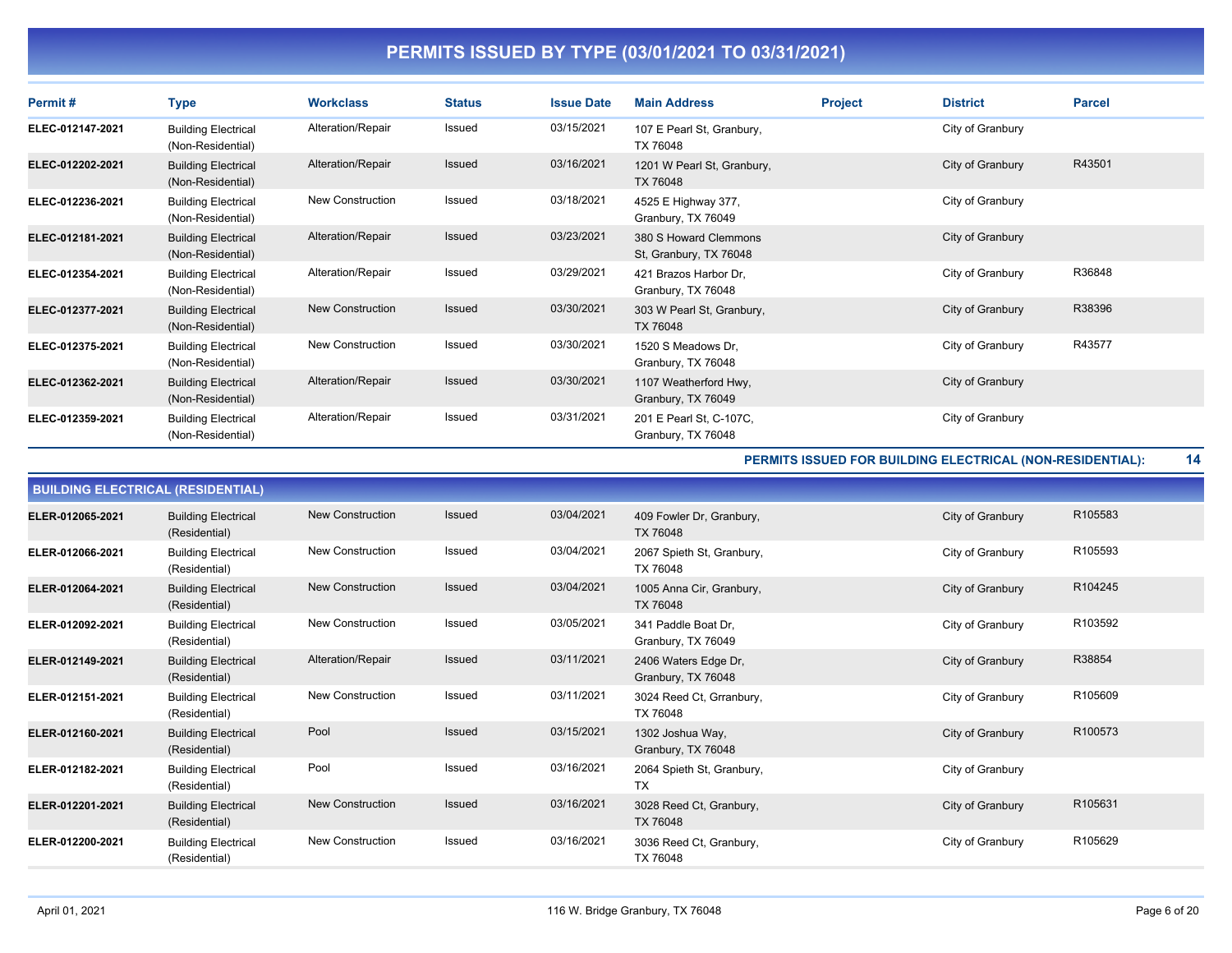| Permit#          | <b>Type</b>                                 | <b>Workclass</b>        | <b>Status</b> | <b>Issue Date</b> | <b>Main Address</b>                        | <b>Project</b> | <b>District</b>  | <b>Parcel</b> |
|------------------|---------------------------------------------|-------------------------|---------------|-------------------|--------------------------------------------|----------------|------------------|---------------|
| ELER-012247-2021 | <b>Building Electrical</b><br>(Residential) | <b>New Construction</b> | Issued        | 03/18/2021        | 1208 Noble Flair Ct.<br>Granbury, TX 76048 |                | City of Granbury | R105949       |
| ELER-012248-2021 | <b>Building Electrical</b><br>(Residential) | New Construction        | Issued        | 03/18/2021        | 1212 Noble Flair Ct.<br>Granbury, TX 76049 |                | City of Granbury | R105948       |
| ELER-012250-2021 | <b>Building Electrical</b><br>(Residential) | <b>New Construction</b> | <b>Issued</b> | 03/18/2021        | 1220 Noble Flair Ct,<br>Granbury, TX 76049 |                | City of Granbury | R105946       |
| ELER-011994-2021 | <b>Building Electrical</b><br>(Residential) | New Construction        | Issued        | 03/18/2021        | 1808 Ruffian Rd, Granbury,<br>TX 76049     |                | City of Granbury | R106135       |
| ELER-012252-2021 | <b>Building Electrical</b><br>(Residential) | <b>New Construction</b> | Issued        | 03/18/2021        | 1228 Noble Flair Ct.<br>Granbury, TX 76049 |                | City of Granbury | R105944       |
| ELER-012251-2021 | <b>Building Electrical</b><br>(Residential) | New Construction        | Issued        | 03/18/2021        | 1224 Noble Flair Ct,<br>Granbury, TX 76049 |                | City of Granbury | R105945       |
| ELER-012233-2021 | <b>Building Electrical</b><br>(Residential) | New Construction        | Issued        | 03/18/2021        | 1841 Ruffian Dr, Granbury,<br>TX 76049     |                | City of Granbury | R106099       |
| ELER-012246-2021 | <b>Building Electrical</b><br>(Residential) | <b>New Construction</b> | Issued        | 03/18/2021        | 1204 Noble Flair Ct.<br>Granbury, TX 76049 |                | City of Granbury | R105950       |
| ELER-012245-2021 | <b>Building Electrical</b><br>(Residential) | <b>New Construction</b> | <b>Issued</b> | 03/18/2021        | 1200 Noble Flair Ct,<br>Granbury, TX 76049 |                | City of Granbury | R105951       |
| ELER-012249-2021 | <b>Building Electrical</b><br>(Residential) | New Construction        | Issued        | 03/18/2021        | 1216 Noble Flair Ct.<br>Granbury, TX 76049 |                | City of Granbury | R105947       |
| ELER-012232-2021 | <b>Building Electrical</b><br>(Residential) | <b>New Construction</b> | Issued        | 03/18/2021        | 1833 Ruffian Dr, Granbury,<br>TX 76049     |                | City of Granbury | R106101       |
| ELER-012234-2021 | <b>Building Electrical</b><br>(Residential) | New Construction        | Issued        | 03/18/2021        | 1837 Ruffian Dr, Granbury,<br>TX 76049     |                | City of Granbury | R106100       |
| ELER-011997-2021 | <b>Building Electrical</b><br>(Residential) | New Construction        | Issued        | 03/18/2021        | 1804 Ruffian Rd, Granbury,<br>TX 76049     |                | City of Granbury | R106137       |
| ELER-011998-2021 | <b>Building Electrical</b><br>(Residential) | <b>New Construction</b> | Issued        | 03/18/2021        | 1800 Ruffian Rd, Granbury,<br>TX 76049     |                | City of Granbury | R106138       |
| ELER-012228-2021 | <b>Building Electrical</b><br>(Residential) | <b>New Construction</b> | <b>Issued</b> | 03/18/2021        | 1801 Ruffian Dr, Granbury,<br>TX 76049     |                | City of Granbury | R106109       |
| ELER-012224-2021 | <b>Building Electrical</b><br>(Residential) | New Construction        | Issued        | 03/18/2021        | 1812 Ruffian Rd, Granbury,<br>TX 76049     |                | City of Granbury | R106134       |
| ELER-012226-2021 | <b>Building Electrical</b><br>(Residential) | <b>New Construction</b> | Issued        | 03/18/2021        | 312 Smart Strike Ct.<br>Granbury, TX 76049 |                | City of Granbury | R105964       |
| ELER-012229-2021 | <b>Building Electrical</b><br>(Residential) | <b>New Construction</b> | Issued        | 03/18/2021        | 1809 Ruffian Dr, Granbury,<br>TX 76049     |                | City of Granbury | R106107       |
| ELER-012230-2021 | <b>Building Electrical</b><br>(Residential) | New Construction        | Issued        | 03/18/2021        | 1821 Ruffian Rd, Granbury,<br>TX 76049     |                | City of Granbury | R106104       |
| ELER-012235-2021 | <b>Building Electrical</b><br>(Residential) | New Construction        | Issued        | 03/18/2021        | 1853 Ruffian Dr, Granbury,<br>TX 76049     |                | City of Granbury | R106096       |
| ELER-012231-2021 | <b>Building Electrical</b><br>(Residential) | <b>New Construction</b> | Issued        | 03/18/2021        | 1825 Ruffian Dr, Granbury,<br>TX 76049     |                | City of Granbury | R106103       |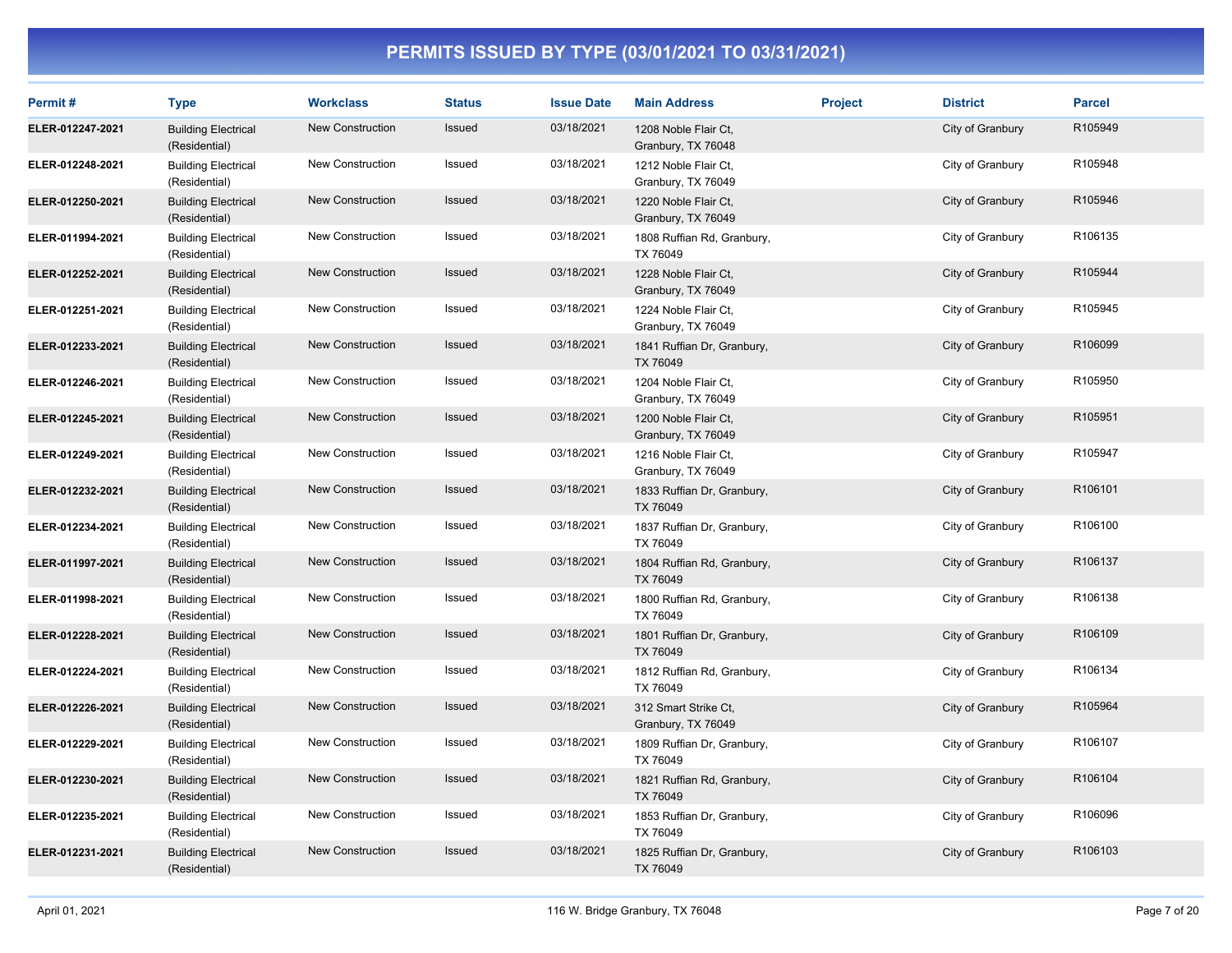| Permit#          | <b>Type</b>                                 | <b>Workclass</b>        | <b>Status</b> | <b>Issue Date</b> | <b>Main Address</b>                               | <b>Project</b> | <b>District</b>  | <b>Parcel</b> |
|------------------|---------------------------------------------|-------------------------|---------------|-------------------|---------------------------------------------------|----------------|------------------|---------------|
| ELER-012227-2021 | <b>Building Electrical</b><br>(Residential) | <b>New Construction</b> | Issued        | 03/18/2021        | 316 Smart Strike Ct.<br>Granbury, TX 76049        |                | City of Granbury | R105963       |
| ELER-012225-2021 | <b>Building Electrical</b><br>(Residential) | <b>New Construction</b> | Issued        | 03/18/2021        | 1816 Ruffian Rd, Granbury,<br>TX 76049            |                | City of Granbury | R106133       |
| ELER-012272-2021 | <b>Building Electrical</b><br>(Residential) | New Construction        | Issued        | 03/19/2021        | 2071 Spieth Street,<br>Granbury, TX 76048         |                | City of Granbury | R105594       |
| ELER-012275-2021 | <b>Building Electrical</b><br>(Residential) | <b>New Construction</b> | Issued        | 03/22/2021        | 1845 Ruffian Dr, Granbury,<br>TX 76049            |                | City of Granbury | R106098       |
| ELER-012297-2021 | <b>Building Electrical</b><br>(Residential) | New Construction        | Issued        | 03/22/2021        | 734 Rolling Terrace Cir,<br>Granbury, TX 76049    |                | City of Granbury | R105074       |
| ELER-012276-2021 | <b>Building Electrical</b><br>(Residential) | New Construction        | Issued        | 03/22/2021        | 1832 Ruffian Dr, Granbury,<br>TX 76049            |                | City of Granbury | R106129       |
| ELER-012296-2021 | <b>Building Electrical</b><br>(Residential) | <b>New Construction</b> | Issued        | 03/22/2021        | 732 Rolling Terrace Cir,<br>Granbury, TX 76049    |                | City of Granbury | R105074       |
| ELER-012295-2021 | <b>Building Electrical</b><br>(Residential) | New Construction        | Issued        | 03/22/2021        | 308 Smart Strike Ct.<br>Granbury, TX 76048        |                | City of Granbury | R105965       |
| ELER-012300-2021 | <b>Building Electrical</b><br>(Residential) | New Construction        | Issued        | 03/23/2021        | 2012 Speith St, Granbury,<br>TX 76048             |                | City of Granbury |               |
| ELER-012304-2021 | <b>Building Electrical</b><br>(Residential) | <b>New Construction</b> | Issued        | 03/24/2021        | 2716 Harborside Dr,<br>Granbury, TX 76048         |                | City of Granbury | R92748        |
| ELER-012280-2021 | <b>Building Electrical</b><br>(Residential) | Alteration/Repair       | Issued        | 03/25/2021        | 403 Bridge St, Granbury,<br>TX 76048              |                | City of Granbury |               |
| ELER-012314-2021 | <b>Building Electrical</b><br>(Residential) | <b>New Construction</b> | Issued        | 03/26/2021        | 1341 Highland Bay Cir,<br>Granbury, TX 76048      |                | City of Granbury |               |
| ELER-012315-2021 | <b>Building Electrical</b><br>(Residential) | New Construction        | Issued        | 03/26/2021        | 1342 Highland Bay Cir,<br>Granbury, TX 76048      |                | City of Granbury |               |
| ELER-012340-2021 | <b>Building Electrical</b><br>(Residential) | Alteration/Repair       | Issued        | 03/26/2021        | 2020 Spieth St, Granbury,<br>TX 76048             |                | City of Granbury |               |
| ELER-012346-2021 | <b>Building Electrical</b><br>(Residential) | Alteration/Repair       | Issued        | 03/29/2021        | 702 Old Cleburne Rd,<br>Granbury, TX 76048        |                | City of Granbury | R33840        |
| ELER-012357-2021 | <b>Building Electrical</b><br>(Residential) | New Construction        | Issued        | 03/30/2021        | 2056 Spieth Street,<br>Granbury, TX 76048         |                | City of Granbury | R105559       |
| ELER-012363-2021 | <b>Building Electrical</b><br>(Residential) | New Construction        | Issued        | 03/30/2021        | 701 Rolling Terrace Cir,<br>Granbury, TX 76049    |                | City of Granbury | R105114       |
| ELER-012364-2021 | <b>Building Electrical</b><br>(Residential) | New Construction        | Issued        | 03/30/2021        | 703 Rolling Terrace Circle,                       |                | City of Granbury | R105114       |
| ELER-012361-2021 | <b>Building Electrical</b><br>(Residential) | <b>New Construction</b> | Issued        | 03/30/2021        | 719 Rolling Terrace,<br>Granbury, TX 76049        |                | City of Granbury | R105110       |
| ELER-012360-2021 | <b>Building Electrical</b><br>(Residential) | New Construction        | Issued        | 03/30/2021        | 717 Rolling Terrace,<br>Granbury, TX 76049        |                | City of Granbury | R105110       |
| ELER-012365-2021 | <b>Building Electrical</b><br>(Residential) | <b>New Construction</b> | Issued        | 03/30/2021        | 704 Rolling Terrace Circle,<br>Granbury, TX 76049 |                | City of Granbury | R105067       |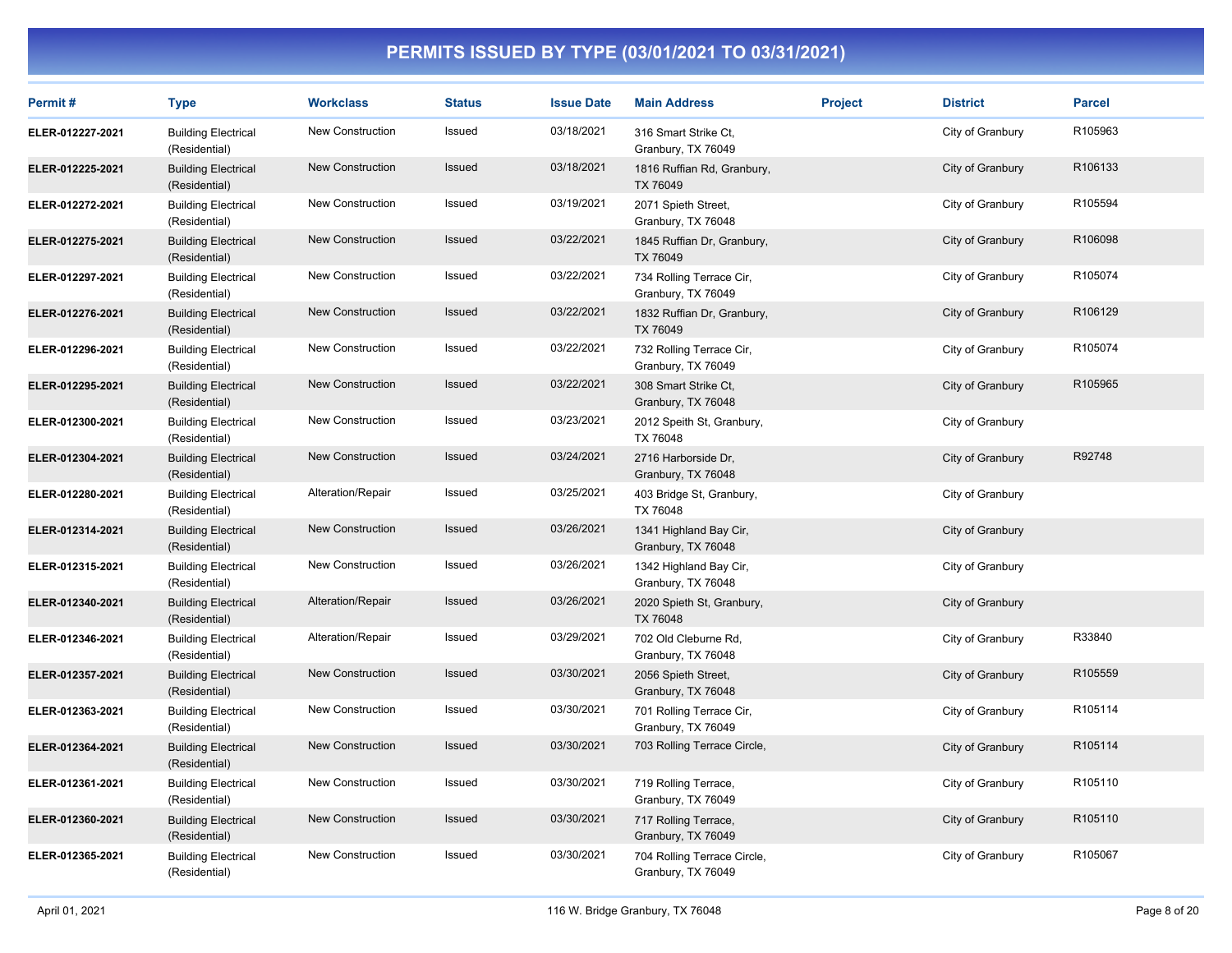| Permit#          | Type                                        | <b>Workclass</b>        | <b>Status</b> | <b>Issue Date</b> | <b>Main Address</b>                               | <b>Project</b> | <b>District</b>  | <b>Parcel</b> |
|------------------|---------------------------------------------|-------------------------|---------------|-------------------|---------------------------------------------------|----------------|------------------|---------------|
| ELER-012367-2021 | <b>Building Electrical</b><br>(Residential) | New Construction        | Issued        | 03/30/2021        | 705 Rolling Terrace Cir,<br>Granbury, TX 76049    |                | City of Granbury | R105113       |
| ELER-012368-2021 | <b>Building Electrical</b><br>(Residential) | <b>New Construction</b> | Issued        | 03/30/2021        | 707 Rolling Terrace Cir,<br>Granbury, TX 76049    |                | City of Granbury | R105113       |
| ELER-012366-2021 | <b>Building Electrical</b><br>(Residential) | New Construction        | Issued        | 03/30/2021        | 706 Rolling Terrace Circle,<br>Granbury, TX 76049 |                | City of Granbury | R105067       |

**PERMITS ISSUED FOR BUILDING ELECTRICAL (RESIDENTIAL): 55**

| <b>BUILDING MECHANICAL (NON-RESIDENTIAL)</b> |                                                    |                       |        |            |                                              |                  |        |  |  |  |
|----------------------------------------------|----------------------------------------------------|-----------------------|--------|------------|----------------------------------------------|------------------|--------|--|--|--|
| MECC-012083-2021                             | <b>Building</b><br>Mechanical<br>(Non-Residential) | <b>HVAC Changeout</b> | Issued | 03/05/2021 | 401 E Us Highway 377,<br>Granbury, TX 76048  | City of Granbury | R92905 |  |  |  |
| MECC-012264-2021                             | <b>Building</b><br>Mechanical<br>(Non-Residential) | <b>HVAC Changeout</b> | Issued | 03/18/2021 | 1901 W Pearl St, Granbury,<br>TX 76048       | City of Granbury | R43338 |  |  |  |
| MECC-012289-2021                             | <b>Building</b><br>Mechanical<br>(Non-Residential) | Alteration/Repair     | Issued | 03/22/2021 | 4061 E Us Highway 377,<br>Granbury, TX 76049 | City of Granbury | R43843 |  |  |  |
| MECC-012302-2021                             | <b>Building</b><br>Mechanical<br>(Non-Residential) | <b>HVAC Changeout</b> | Issued | 03/23/2021 | 1440 E Highway 377,<br>Granbury, TX 76048    | City of Granbury |        |  |  |  |

**PERMITS ISSUED FOR BUILDING MECHANICAL (NON-RESIDENTIAL): 4**

| <b>BUILDING MECHANICAL (RESIDENTIAL)</b> |                                                |                         |        |            |                                             |                  |         |  |  |  |
|------------------------------------------|------------------------------------------------|-------------------------|--------|------------|---------------------------------------------|------------------|---------|--|--|--|
| MECR-012049-2021                         | <b>Building</b><br>Mechanical<br>(Residential) | Alteration/Repair       | Issued | 03/02/2021 | 701 N Houston St.<br>Granbury, TX 76048     | City of Granbury | R36698  |  |  |  |
| MECR-012059-2021                         | <b>Building</b><br>Mechanical<br>(Residential) | <b>New Construction</b> | Issued | 03/04/2021 | 1721 Damascus Ct.<br>Granbury, TX 76049     | City of Granbury | R106144 |  |  |  |
| MECR-012053-2021                         | <b>Building</b><br>Mechanical<br>(Residential) | New Construction        | Issued | 03/08/2021 | 2067 Spieth St, Granbury<br>76049           | City of Granbury |         |  |  |  |
| MECR-012042-2021                         | <b>Building</b><br>Mechanical<br>(Residential) | <b>New Construction</b> | Issued | 03/08/2021 | 1005 Anna Cir, Granbury<br>76049            | City of Granbury |         |  |  |  |
| MECR-012134-2021                         | <b>Building</b><br>Mechanical<br>(Residential) | New Construction        | Issued | 03/10/2021 | 319 Smart Strike Trl,<br>Granbury, TX 76049 | City of Granbury | R105956 |  |  |  |
| MECR-012052-2021                         | <b>Building</b><br>Mechanical<br>(Residential) | <b>New Construction</b> | Issued | 03/11/2021 | 763 Rolling Terrace,<br>Granbury, TX 76048  | City of Granbury |         |  |  |  |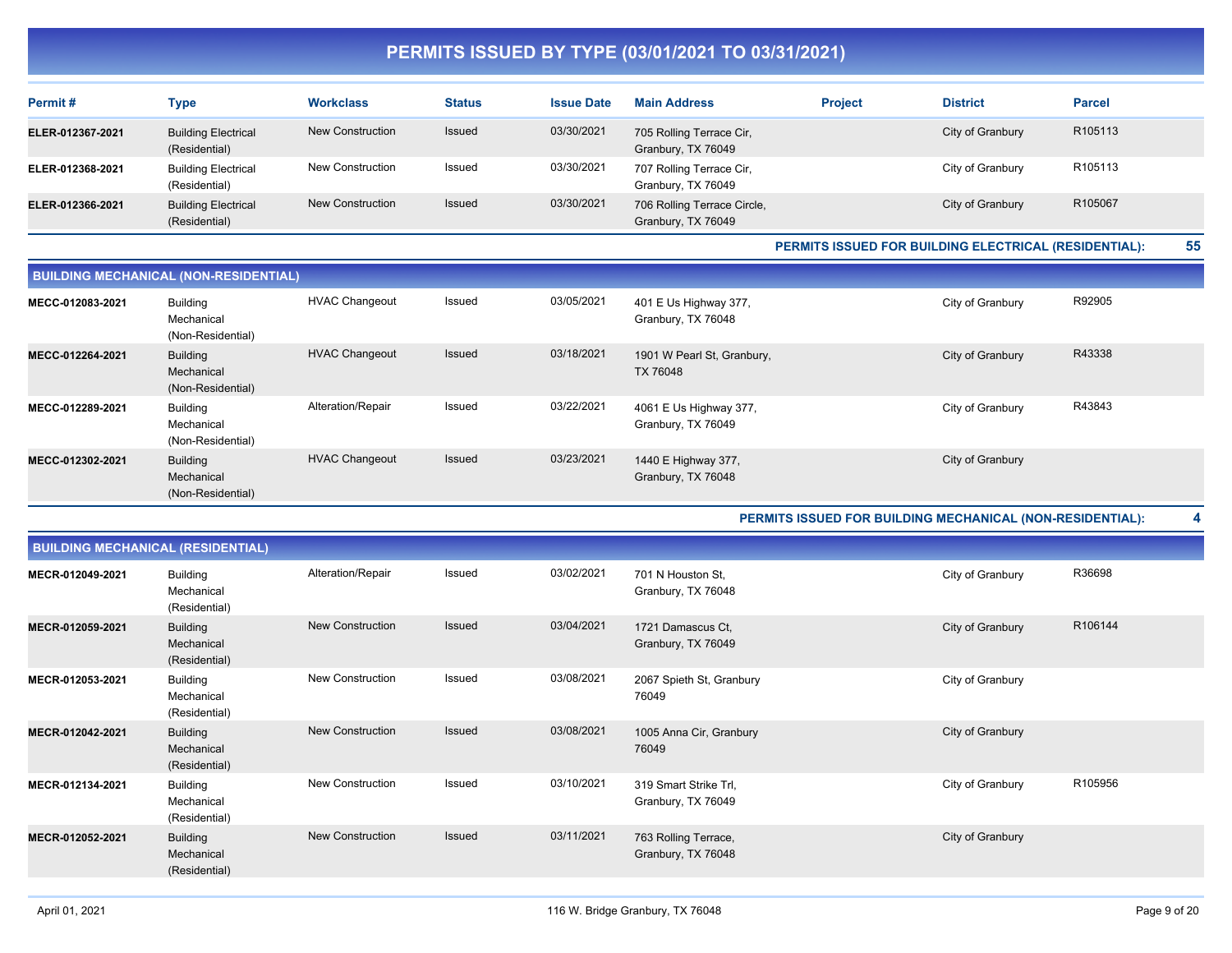| Permit#          | <b>Type</b>                                    | <b>Workclass</b>        | <b>Status</b> | <b>Issue Date</b> | <b>Main Address</b>                       | <b>Project</b> | <b>District</b>  | <b>Parcel</b> |
|------------------|------------------------------------------------|-------------------------|---------------|-------------------|-------------------------------------------|----------------|------------------|---------------|
| MECR-012163-2021 | <b>Building</b><br>Mechanical<br>(Residential) | <b>New Construction</b> | Issued        | 03/12/2021        | 409 Fowler Dr, Granbury,<br>TX 76048      |                | City of Granbury | R105583       |
| MECR-012165-2021 | <b>Building</b><br>Mechanical<br>(Residential) | <b>New Construction</b> | Issued        | 03/12/2021        | 1416 Seabiscuit Dr,<br>Granbury, TX 76049 |                | City of Granbury | R106078       |
| MECR-012161-2021 | <b>Building</b><br>Mechanical<br>(Residential) | <b>New Construction</b> | Issued        | 03/12/2021        | 1412 Seabiscuit Dr.<br>Granbury, TX 76049 |                | City of Granbury | R106077       |
| MECR-012164-2021 | <b>Building</b><br>Mechanical<br>(Residential) | <b>New Construction</b> | <b>Issued</b> | 03/12/2021        | 1832 Ruffian Dr, Granbury,<br>TX 76049    |                | City of Granbury | R106129       |
| MECR-012162-2021 | <b>Building</b><br>Mechanical<br>(Residential) | Alteration/Repair       | Issued        | 03/12/2021        | 1404 Walters Dr, Granbury,<br>TX 76048    |                | City of Granbury | R37355        |
| MECR-012294-2021 | <b>Building</b><br>Mechanical<br>(Residential) | <b>New Construction</b> | <b>Issued</b> | 03/22/2021        | 1845 Ruffian Dr, Granbury,<br>TX 76049    |                | City of Granbury | R106098       |
| MECR-012319-2021 | <b>Building</b><br>Mechanical<br>(Residential) | <b>New Construction</b> | Issued        | 03/25/2021        | 1709 Damascus Ct.<br>Granbury, TX 76049   |                | City of Granbury | R106141       |

**PERMITS ISSUED FOR BUILDING MECHANICAL (RESIDENTIAL): 13**

| <b>BUILDING PLUMBING (NON-RESIDENTIAL)</b> |                                               |                     |               |            |                                                 |                  |        |  |  |  |  |
|--------------------------------------------|-----------------------------------------------|---------------------|---------------|------------|-------------------------------------------------|------------------|--------|--|--|--|--|
| PLMC-012036-2021                           | <b>Building Plumbing</b><br>(Non-Residential) | Alteration/Repair   | <b>Issued</b> | 03/02/2021 | 331 E Us Highway 377,<br>Granbury, TX 76048     | City of Granbury | R99562 |  |  |  |  |
| PLMC-012047-2021                           | <b>Building Plumbing</b><br>(Non-Residential) | Alteration/Repair   | Issued        | 03/02/2021 | 1422 E Us Highway 377,<br>Granbury, TX 76048    | City of Granbury | R25285 |  |  |  |  |
| PLMC-012045-2021                           | <b>Building Plumbing</b><br>(Non-Residential) | <b>Water Heater</b> | <b>Issued</b> | 03/02/2021 | 600 Reunion Ct, Granbury,<br>TX 76048           | City of Granbury | R37191 |  |  |  |  |
| PLMC-012058-2021                           | <b>Building Plumbing</b><br>(Non-Residential) | Alteration/Repair   | Issued        | 03/03/2021 | 1500 Misty Meadow Dr,<br>Granbury, TX 76048     | City of Granbury | R37775 |  |  |  |  |
| PLMC-012056-2021                           | <b>Building Plumbing</b><br>(Non-Residential) | <b>Water Heater</b> | Complete      | 03/03/2021 | 300 S Morgan, Granbury,<br>TX 76048             | City of Granbury |        |  |  |  |  |
| PLMC-012086-2021                           | <b>Building Plumbing</b><br>(Non-Residential) | Alteration/Repair   | Issued        | 03/04/2021 | 805 Brazos Harbor Circle,<br>Granbury, TX 76048 | City of Granbury |        |  |  |  |  |
| PLMC-012088-2021                           | <b>Building Plumbing</b><br>(Non-Residential) | New Construction    | <b>Issued</b> | 03/04/2021 | 5900 E Us Highway 377,<br>Granbury, TX 76049    | City of Granbury | R12239 |  |  |  |  |
| PLMC-012061-2021                           | <b>Building Plumbing</b><br>(Non-Residential) | Alteration/Repair   | Issued        | 03/04/2021 | 4061 E Us Highway 377,<br>Granbury, TX 76049    | City of Granbury | R43843 |  |  |  |  |
| PLMC-012057-2021                           | <b>Building Plumbing</b><br>(Non-Residential) | Alteration/Repair   | Complete      | 03/05/2021 | 911 E Us Highway 377,<br>Granbury, TX 76048     | City of Granbury | R38684 |  |  |  |  |
|                                            |                                               |                     |               |            |                                                 |                  |        |  |  |  |  |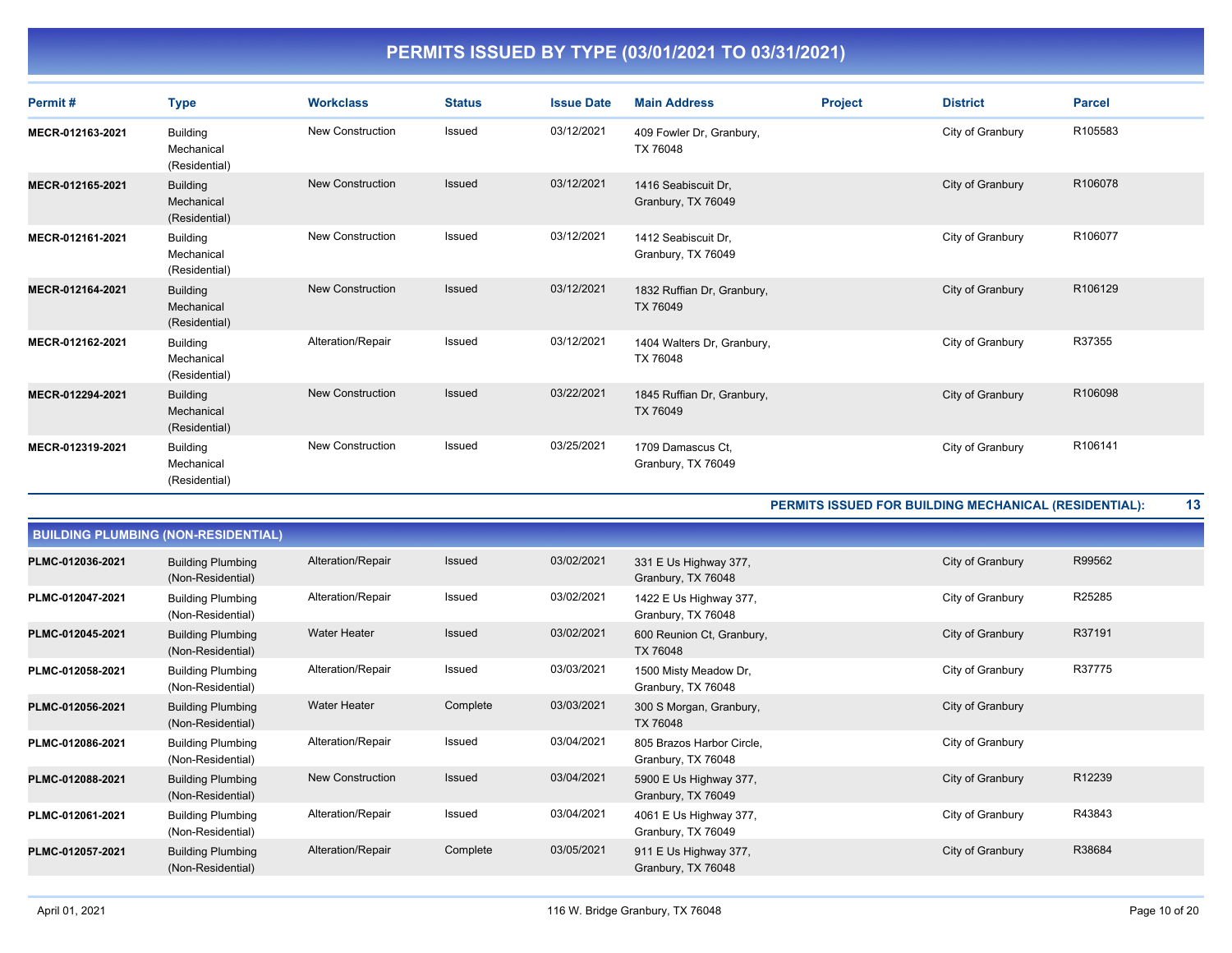| Permit#          | <b>Type</b>                                   | <b>Workclass</b>  | <b>Status</b> | <b>Issue Date</b> | <b>Main Address</b>                          | <b>Project</b> | <b>District</b>  | <b>Parcel</b> |
|------------------|-----------------------------------------------|-------------------|---------------|-------------------|----------------------------------------------|----------------|------------------|---------------|
| PLMC-012127-2021 | <b>Building Plumbing</b><br>(Non-Residential) | Alteration/Repair | Issued        | 03/09/2021        | 1201 W Pearl St, Granbury,<br>TX 76048       |                | City of Granbury | R43501        |
| PLMC-012144-2021 | <b>Building Plumbing</b><br>(Non-Residential) | Alteration/Repair | Issued        | 03/11/2021        | 724 W Pearl St, Granbury,<br>TX 76048        |                | City of Granbury | R38339        |
| PLMC-012187-2021 | <b>Building Plumbing</b><br>(Non-Residential) | New Construction  | Issued        | 03/15/2021        | 1201 W Pearl St, Granbury,<br>TX 76048       |                | City of Granbury | R43501        |
| PLMC-012237-2021 | <b>Building Plumbing</b><br>(Non-Residential) | New Construction  | <b>Issued</b> | 03/17/2021        | 4525 E Highway 377,<br>Granbury, TX 76049    |                | City of Granbury |               |
| PLMC-012219-2021 | <b>Building Plumbing</b><br>(Non-Residential) | Alteration/Repair | Issued        | 03/17/2021        | 2113 E Us Highway 377,<br>Granbury, TX 76049 |                | City of Granbury | R45323        |
| PLMC-012155-2021 | <b>Building Plumbing</b><br>(Non-Residential) | Alteration/Repair | Issued        | 03/18/2021        | 100 Watermark Blvd.<br>Granbury, TX 76048    |                | City of Granbury | R101167       |

**PERMITS ISSUED FOR BUILDING PLUMBING (NON-RESIDENTIAL): 15**

| <b>BUILDING PLUMBING (RESIDENTIAL)</b> |                                           |                         |               |            |                                            |                  |         |  |  |  |
|----------------------------------------|-------------------------------------------|-------------------------|---------------|------------|--------------------------------------------|------------------|---------|--|--|--|
| PLMR-012046-2021                       | <b>Building Plumbing</b><br>(Residential) | Alteration/Repair       | Issued        | 03/02/2021 | 1116 N Penrod Dr.<br>Granbury, TX 76048    | City of Granbury |         |  |  |  |
| PLMR-012081-2021                       | <b>Building Plumbing</b><br>(Residential) | Alteration/Repair       | Issued        | 03/05/2021 | 214 S Lambert St.<br>Granbury, TX 76048    | City of Granbury | R38386  |  |  |  |
| PLMR-012105-2021                       | <b>Building Plumbing</b><br>(Residential) | Alteration/Repair       | Issued        | 03/08/2021 | 719 Lipan Hwy, Granbury,<br>TX 76048       | City of Granbury | R36740  |  |  |  |
| PLMR-012109-2021                       | <b>Building Plumbing</b><br>(Residential) | Alteration/Repair       | <b>Issued</b> | 03/08/2021 | 3210 Meandering Way,<br>Granbury, TX 76049 | City of Granbury | R92514  |  |  |  |
| PLMR-012121-2021                       | <b>Building Plumbing</b><br>(Residential) | New Construction        | Issued        | 03/09/2021 | 2202 Vienna Ct, Granbury,<br>TX 76048      | City of Granbury | R99082  |  |  |  |
| PLMR-012153-2021                       | <b>Building Plumbing</b><br>(Residential) | <b>New Construction</b> | Issued        | 03/11/2021 | 304 Smart Strike Ct.<br>Granbury, TX 76049 | City of Granbury | R105966 |  |  |  |
| PLMR-012129-2021                       | <b>Building Plumbing</b><br>(Residential) | <b>New Construction</b> | Issued        | 03/11/2021 | 1805 Ruffian Rd, Granbury,<br>TX 76049     | City of Granbury | R106108 |  |  |  |
| PLMR-012130-2021                       | <b>Building Plumbing</b><br>(Residential) | <b>New Construction</b> | <b>Issued</b> | 03/11/2021 | 1420 Seabiscuit Dr,<br>Granbury, TX 76049  | City of Granbury | R106079 |  |  |  |
| PLMR-012128-2021                       | <b>Building Plumbing</b><br>(Residential) | New Construction        | Issued        | 03/11/2021 | 1808 Ruffian Rd, Granbury,<br>TX 76049     | City of Granbury | R106135 |  |  |  |
| PLMR-012132-2021                       | <b>Building Plumbing</b><br>(Residential) | <b>New Construction</b> | Issued        | 03/11/2021 | 1804 Ruffian Rd, Granbury,<br>TX 76049     | City of Granbury | R106137 |  |  |  |
| PLMR-012131-2021                       | <b>Building Plumbing</b><br>(Residential) | <b>New Construction</b> | Issued        | 03/11/2021 | 1800 Ruffian Rd, Granbury,<br>TX 76049     | City of Granbury | R106138 |  |  |  |
| PLMR-012146-2021                       | <b>Building Plumbing</b><br>(Residential) | Alteration/Repair       | Complete      | 03/12/2021 | 800 Elizabeth Blvd,<br>Granbury, TX 76048  | City of Granbury | R37540  |  |  |  |
| PLMR-012048-2021                       | <b>Building Plumbing</b><br>(Residential) | <b>Water Heater</b>     | Issued        | 03/12/2021 | 2207 Vienna Ct, Granbury,<br>TX 76048      | City of Granbury | R99021  |  |  |  |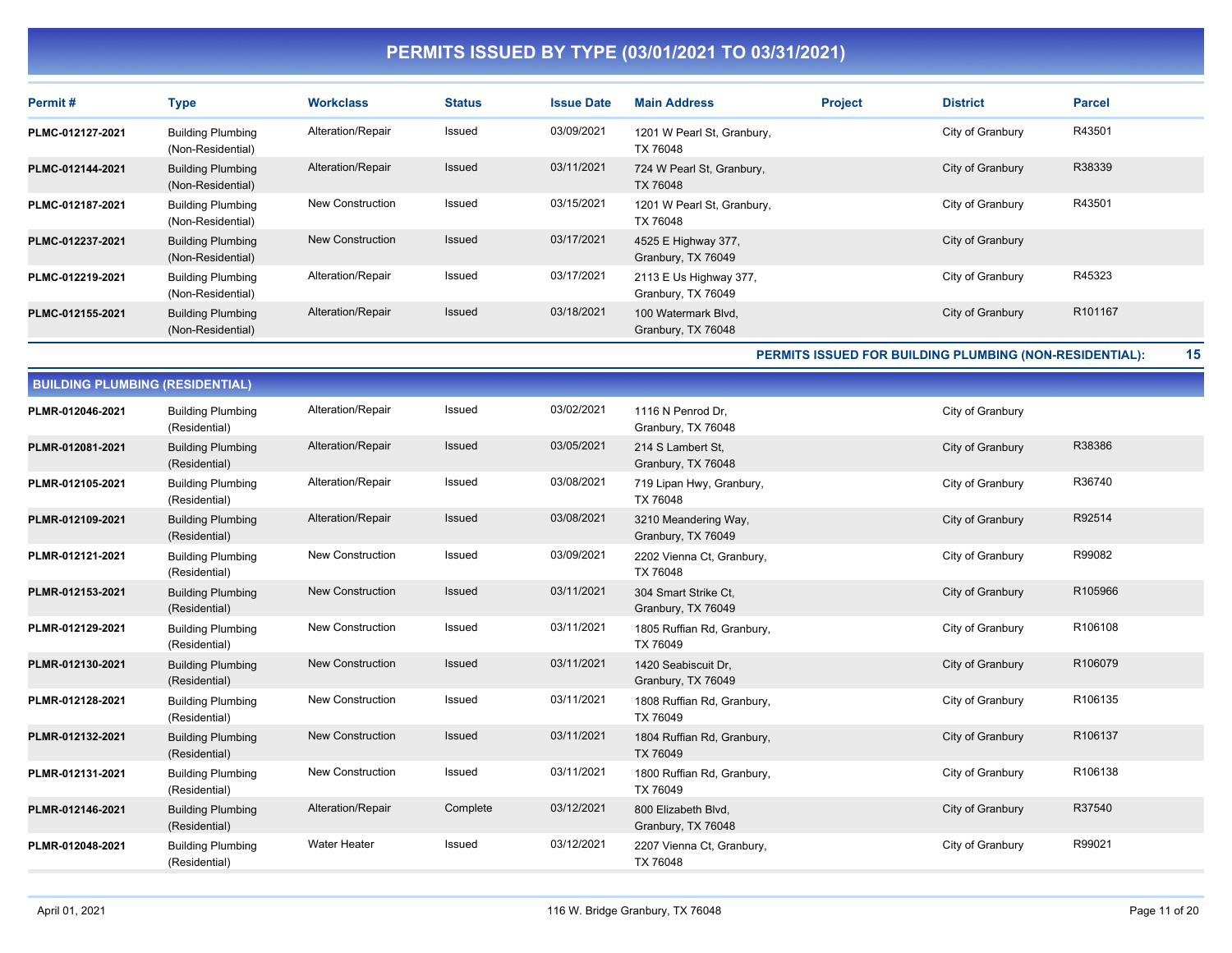| Permit#          | <b>Type</b>                               | <b>Workclass</b>        | <b>Status</b> | <b>Issue Date</b> | <b>Main Address</b>                               | <b>Project</b> | <b>District</b>  | <b>Parcel</b> |
|------------------|-------------------------------------------|-------------------------|---------------|-------------------|---------------------------------------------------|----------------|------------------|---------------|
| PLMR-012171-2021 | <b>Building Plumbing</b><br>(Residential) | <b>New Construction</b> | Issued        | 03/15/2021        | 738 Rolling Terrace Circle,<br>Granbury, TX 76048 |                | City of Granbury | R105075       |
| PLMR-012170-2021 | <b>Building Plumbing</b><br>(Residential) | New Construction        | Issued        | 03/15/2021        | 736 Rolling Terrace Circle,<br>Granbury, TX 76048 |                | City of Granbury | R105075       |
| PLMR-012186-2021 | <b>Building Plumbing</b><br>(Residential) | <b>New Construction</b> | Issued        | 03/15/2021        | 1210 Catalina Bay Blvd,<br>Granbury, TX 76048     |                | City of Granbury | R95590        |
| PLMR-012196-2021 | <b>Building Plumbing</b><br>(Residential) | Water Heater            | Issued        | 03/16/2021        | 417 W Doyle, Granbury, TX<br>76048                |                | City of Granbury |               |
| PLMR-012222-2021 | <b>Building Plumbing</b><br>(Residential) | <b>New Construction</b> | Issued        | 03/17/2021        | 1053 Mickelson Dr,<br>Granbury, TX 76048          |                | City of Granbury | R105647       |
| PLMR-012221-2021 | <b>Building Plumbing</b><br>(Residential) | <b>New Construction</b> | Issued        | 03/17/2021        | 208 Johnson St, Granbury,<br>TX 76048             |                | City of Granbury | R105642       |
| PLMR-012223-2021 | <b>Building Plumbing</b><br>(Residential) | New Construction        | Issued        | 03/17/2021        | 1057 Mickelson Dr,<br>Granbury, TX 76048          |                | City of Granbury | R105646       |
| PLMR-012266-2021 | <b>Building Plumbing</b><br>(Residential) | New Construction        | Issued        | 03/18/2021        | 1105 Hilkiah Ct, Granbury,<br>TX 76049            |                | City of Granbury | R104250       |
| PLMR-012141-2021 | <b>Building Plumbing</b><br>(Residential) | <b>Water Heater</b>     | Issued        | 03/18/2021        | 601 Doyle Springs Rd,<br>Granbury, TX 76048       |                | City of Granbury | R104730       |
| PLMR-012142-2021 | <b>Building Plumbing</b><br>(Residential) | Water Heater            | Issued        | 03/18/2021        | 2005 Boca Vista Dr.<br>Granbury, TX 76048         |                | City of Granbury | R32757        |
| PLMR-012269-2021 | <b>Building Plumbing</b><br>(Residential) | <b>New Construction</b> | Issued        | 03/19/2021        | 1116 Aviara Ct, Granbury,<br>TX 76048             |                | City of Granbury | R105374       |
| PLMR-012185-2021 | <b>Building Plumbing</b><br>(Residential) | New Construction        | Issued        | 03/23/2021        | 3302 Promenade Dr,<br>Granbury, TX 76049          |                | City of Granbury | R101900       |
| PLMR-012184-2021 | <b>Building Plumbing</b><br>(Residential) | New Construction        | Issued        | 03/23/2021        | 3304 Promenade,<br>Granbury, TX 76049             |                | City of Granbury | R101906       |
| PLMR-012167-2021 | <b>Building Plumbing</b><br>(Residential) | New Construction        | Issued        | 03/23/2021        | 3010 Meandering Way,<br>Granbury, TX 76049        |                | City of Granbury | R101864       |
| PLMR-012175-2021 | <b>Building Plumbing</b><br>(Residential) | <b>New Construction</b> | Issued        | 03/23/2021        | 3205 Promenade Ct,<br>Granbury, TX 76049          |                | City of Granbury | R92509        |
| PLMR-012313-2021 | <b>Building Plumbing</b><br>(Residential) | Alteration/Repair       | Issued        | 03/24/2021        | 1209 Prestwick Ct.<br>Granbury, TX 76048          |                | City of Granbury | R100138       |
| PLMR-012317-2021 | <b>Building Plumbing</b><br>(Residential) | <b>New Construction</b> | Issued        | 03/24/2021        | 1108 Aviara Ct, Granbury,<br>TX 76048             |                | City of Granbury | R105372       |
| PLMR-012284-2021 | <b>Building Plumbing</b><br>(Residential) | New Construction        | Issued        | 03/26/2021        | 1812 Ruffian Rd, Granbury,<br>TX 76049            |                | City of Granbury | R106134       |
| PLMR-012287-2021 | <b>Building Plumbing</b><br>(Residential) | New Construction        | Issued        | 03/26/2021        | 1833 Ruffian Dr, Granbury,<br>TX 76049            |                | City of Granbury | R106101       |
| PLMR-012290-2021 | <b>Building Plumbing</b><br>(Residential) | New Construction        | Issued        | 03/26/2021        | 1853 Ruffian Dr, Granbury,<br>TX 76049            |                | City of Granbury | R106096       |
| PLMR-012291-2021 | <b>Building Plumbing</b><br>(Residential) | <b>New Construction</b> | <b>Issued</b> | 03/26/2021        | 312 Smart Strike Ct,<br>Granbury, TX 76049        |                | City of Granbury | R105964       |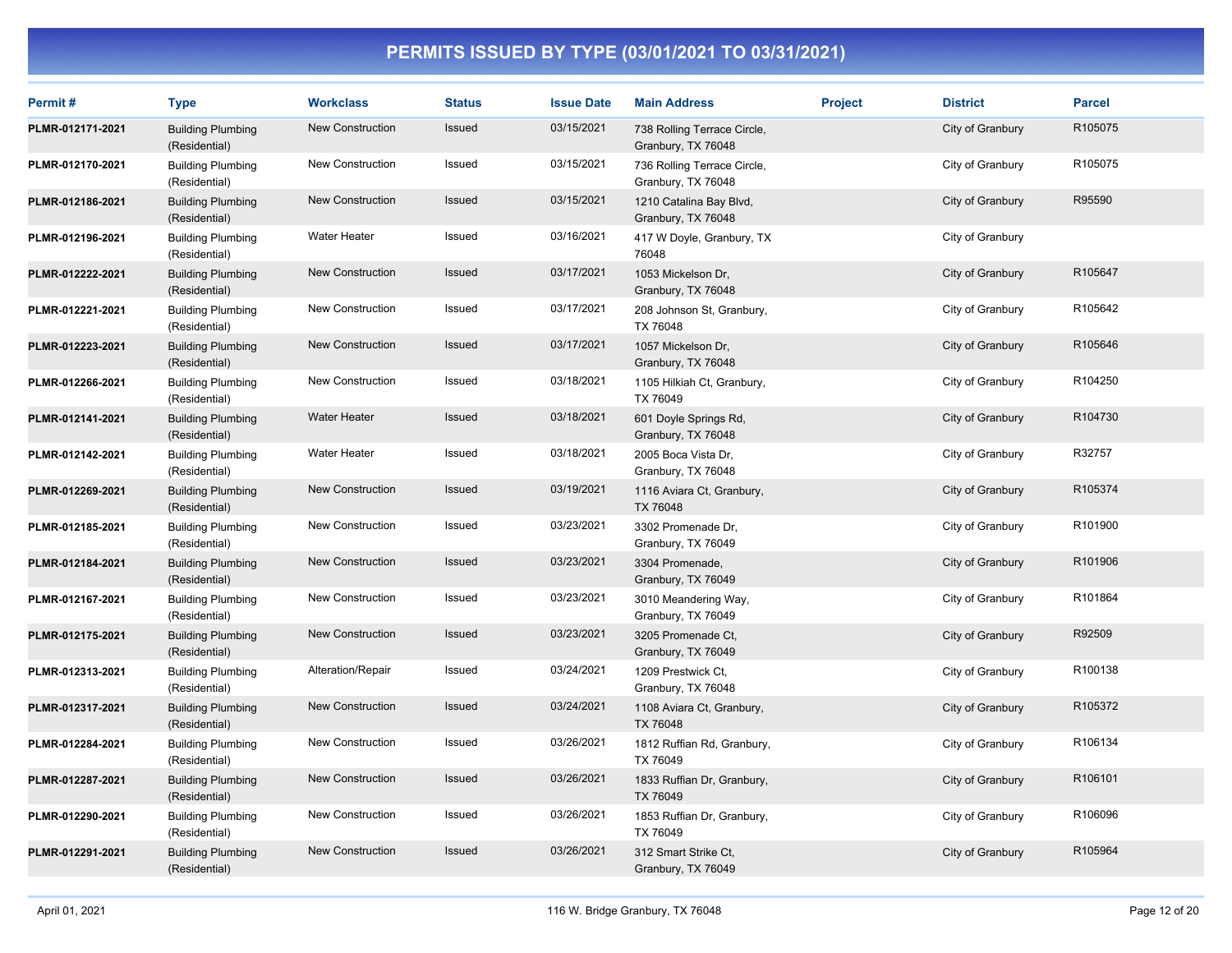| Permit#          | <b>Type</b>                                         | <b>Workclass</b>        | <b>Status</b> | <b>Issue Date</b> | <b>Main Address</b>                        | <b>Project</b> | <b>District</b>  | <b>Parcel</b> |
|------------------|-----------------------------------------------------|-------------------------|---------------|-------------------|--------------------------------------------|----------------|------------------|---------------|
| PLMR-012288-2021 | <b>Building Plumbing</b><br>(Residential)           | New Construction        | Issued        | 03/26/2021        | 1837 Ruffian Dr, Granbury,<br>TX 76049     |                | City of Granbury | R106100       |
| PLMR-012282-2021 | <b>Building Plumbing</b><br>(Residential)           | New Construction        | Issued        | 03/26/2021        | 1801 Ruffian Dr, Granbury,<br>TX 76049     |                | City of Granbury | R106109       |
| PLMR-012283-2021 | <b>Building Plumbing</b><br>(Residential)           | <b>New Construction</b> | Issued        | 03/26/2021        | 1809 Ruffian Dr, Granbury,<br>TX 76049     |                | City of Granbury | R106107       |
| PLMR-012292-2021 | <b>Building Plumbing</b><br>(Residential)           | <b>New Construction</b> | Issued        | 03/26/2021        | 316 Smart Strike Ct.<br>Granbury, TX 76049 |                | City of Granbury | R105963       |
| PLMR-012285-2021 | <b>Building Plumbing</b><br>(Residential)           | New Construction        | Issued        | 03/26/2021        | 1816 Ruffian Rd, Granbury,<br>TX 76049     |                | City of Granbury | R106133       |
| PLMR-012286-2021 | <b>Building Plumbing</b><br>(Residential)           | <b>New Construction</b> | Issued        | 03/26/2021        | 1825 Ruffian Dr, Granbury,<br>TX 76049     |                | City of Granbury | R106103       |
| PLMR-007992-2019 | <b>Building Plumbing</b><br>(Residential)           | Alteration/Repair       | Issued        | 03/29/2021        | 104 Stockton, Granbury,<br>TX 76048        |                | City of Granbury |               |
| PLMR-012352-2021 | <b>Building Plumbing</b><br>(Residential)           | <b>New Construction</b> | Issued        | 03/29/2021        | 308 Smart Strike Ct.<br>Granbury, TX 76048 |                | City of Granbury | R105965       |
| PLMR-012345-2021 | <b>Building Plumbing</b><br>(Residential)           | New Construction        | Issued        | 03/29/2021        | 1821 Ruffian Rd, Granbury,<br>TX 76049     |                | City of Granbury | R106104       |
| PLMR-012343-2021 | <b>Building Plumbing</b><br>(Residential)           | <b>New Construction</b> | Issued        | 03/29/2021        | 1841 Ruffian Dr, Granbury,<br>TX 76049     |                | City of Granbury | R106099       |
| PLMR-012344-2021 | <b>Building Plumbing</b><br>(Residential)           | New Construction        | Issued        | 03/29/2021        | 1625 Omaha Dr, Granbury,<br>TX 76049       |                | City of Granbury | R105974       |
| PLMR-012372-2021 | <b>Building Plumbing</b><br>(Residential)           | <b>New Construction</b> | Issued        | 03/30/2021        | 3033 Reed Ct, Granbury,<br>TX 76048        |                | City of Granbury | R105625       |
| PLMR-012188-2021 | <b>Building Plumbing</b><br>(Residential)           | <b>New Construction</b> | Issued        | 03/30/2021        | 3309 Promenade Dr.<br>Granbury, TX 76049   |                | City of Granbury | R101878       |
| PLMR-012369-2021 | <b>Building Plumbing</b><br>(Residential)           | <b>New Construction</b> | Issued        | 03/30/2021        | 2056 Spieth Street,<br>Granbury, TX 76048  |                | City of Granbury | R105559       |
|                  | PERMITS ISSUED FOR BUILDING PLUMBING (RESIDENTIAL): |                         |               |                   |                                            |                |                  | 48            |

| <b>CERTIFICATE OF OCCUPANCY</b> |                             |                                             |           |            |                                                   |                  |         |  |  |
|---------------------------------|-----------------------------|---------------------------------------------|-----------|------------|---------------------------------------------------|------------------|---------|--|--|
| CO-011839-2021                  | Certificate of<br>Occupancy | Certificate of<br>Occupancy -<br>Commercial | Issued    | 03/03/2021 | 2715 E Us Highway 377,<br>Granbury, TX 76049      | City of Granbury | R45770  |  |  |
| CO-012113-2021                  | Certificate of<br>Occupancy | Certificate of<br>Occupancy -<br>Commercial | In Review | 03/08/2021 | 828 Thorp Spring Rd,<br>Granbury, TX 76048        | City of Granbury | R37106  |  |  |
| CO-012114-2021                  | Certificate of<br>Occupancy | Certificate of<br>Occupancy -<br>Commercial | In Review | 03/08/2021 | 3301 E Us Highway 377,<br>202, Granbury, TX 76049 | City of Granbury | R100647 |  |  |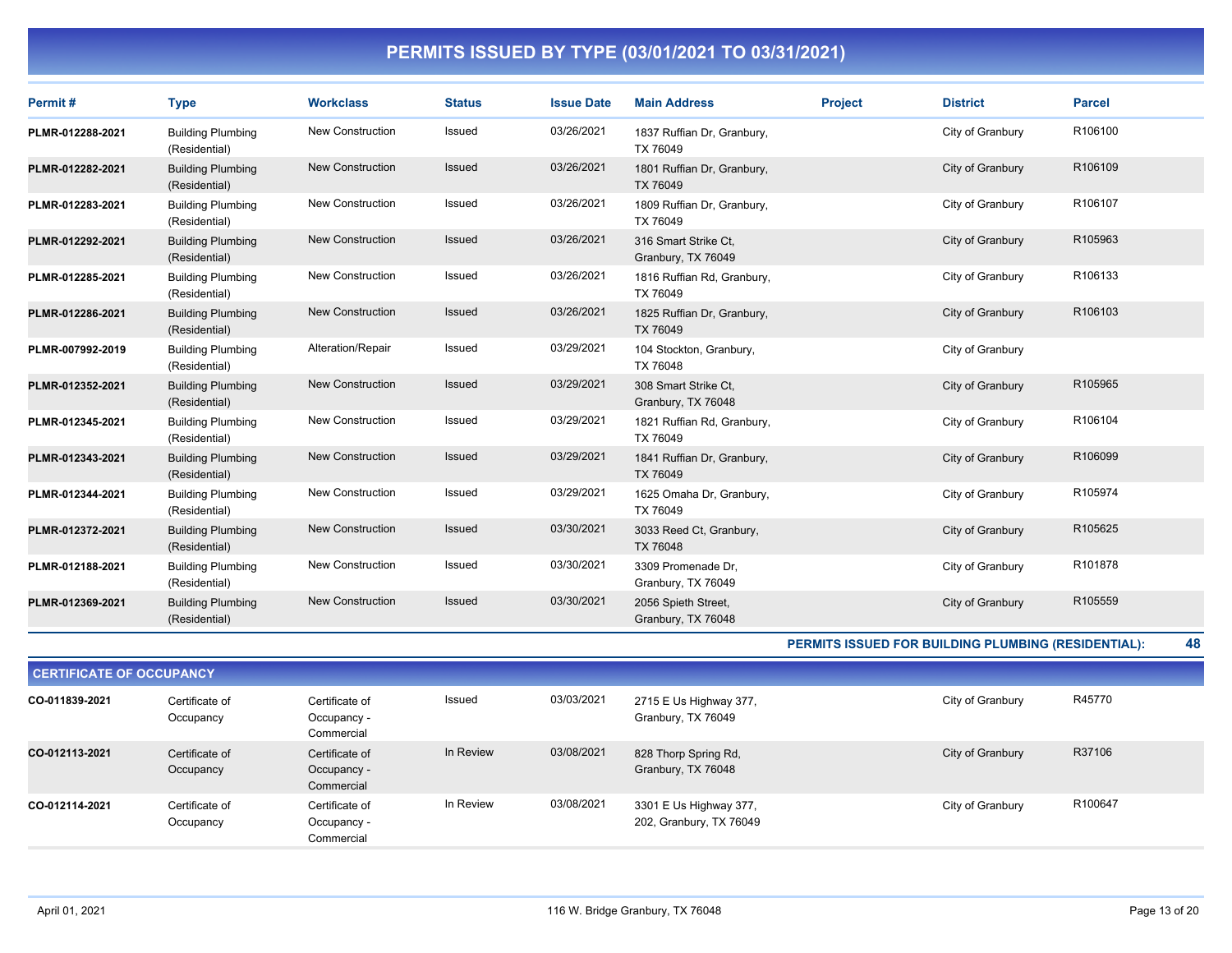| Permit#        | <b>Type</b>                 | <b>Workclass</b>                            | <b>Status</b> | <b>Issue Date</b> | <b>Main Address</b>                                | <b>Project</b> | <b>District</b>  | <b>Parcel</b> |
|----------------|-----------------------------|---------------------------------------------|---------------|-------------------|----------------------------------------------------|----------------|------------------|---------------|
| CO-012118-2021 | Certificate of<br>Occupancy | Certificate of<br>Occupancy -<br>Commercial | In Review     | 03/08/2021        | 1200 Waters Edge Dr, 112,<br>Granbury, TX 76048    |                | City of Granbury | R38916        |
| CO-012108-2021 | Certificate of<br>Occupancy | Certificate of<br>Occupancy -<br>Commercial | In Review     | 03/08/2021        | 1505 W Pearl St, Granbury,<br>TX 76048             |                | City of Granbury | R36989        |
| CO-012133-2021 | Certificate of<br>Occupancy | Certificate of<br>Occupancy -<br>Commercial | In Review     | 03/09/2021        | 1301 Weatherford Hwy,<br>Granbury, TX 76048        |                | City of Granbury | R43199        |
| CO-012138-2021 | Certificate of<br>Occupancy | Certificate of<br>Occupancy -<br>Commercial | In Review     | 03/10/2021        | 2137 W Pearl St, Granbury,<br>TX 76048             |                | City of Granbury | R45323        |
| CO-010897-2020 | Certificate of<br>Occupancy | Certificate of<br>Occupancy -<br>Commercial | Issued        | 03/11/2021        | 201 E Pearl Street, 108 C,<br>Granbury, TX 76048   |                | City of Granbury | R36576        |
| CO-012157-2021 | Certificate of<br>Occupancy | Certificate of<br>Occupancy -<br>Commercial | In Review     | 03/11/2021        | 137 E Pearl St, Granbury,<br>TX 76048              |                | City of Granbury | R36569        |
| CO-011557-2020 | Certificate of<br>Occupancy | Certificate of<br>Occupancy -<br>Commercial | Issued        | 03/11/2021        | 1116 E Us Highway 377,<br>Granbury, TX 76048       |                | City of Granbury | R92177        |
| CO-012158-2021 | Certificate of<br>Occupancy | Certificate of<br>Occupancy -<br>Commercial | In Review     | 03/11/2021        | 4000 E Highway 377,<br>Granbury, TX 76049          |                | City of Granbury |               |
| CO-012168-2021 | Certificate of<br>Occupancy | Certificate of<br>Occupancy -<br>Commercial | In Review     | 03/15/2021        | 2157 E Us Highway 377,<br>2157, Granbury, TX 76049 |                | City of Granbury | R45323        |
| CO-012215-2021 | Certificate of<br>Occupancy | Certificate of<br>Occupancy -<br>Commercial | In Review     | 03/16/2021        |                                                    |                | City of Granbury |               |
| CO-012197-2021 | Certificate of<br>Occupancy | Temporary<br>Certificate of<br>Occupancy    | Issued        | 03/16/2021        | 4000 E Highway 377,<br>Granbury, TX 76048          |                | City of Granbury |               |
| CO-012261-2021 | Certificate of<br>Occupancy | Certificate of<br>Occupancy -<br>Commercial | In Review     | 03/18/2021        | 201 E Pearl St, Granbury,<br>TX 76048              |                | City of Granbury | R36576        |
| CO-012244-2021 | Certificate of<br>Occupancy | Certificate of<br>Occupancy -<br>Commercial | In Review     | 03/18/2021        | 3107 Fall Creek Hwy,<br>Granbury, TX 76049         |                | City of Granbury | R43967        |
| CO-011911-2021 | Certificate of<br>Occupancy | Certificate of<br>Occupancy -<br>Commercial | Issued        | 03/18/2021        | 775 Harbor Lakes Dr.<br>Granbury, TX 76048         |                | City of Granbury | R32610        |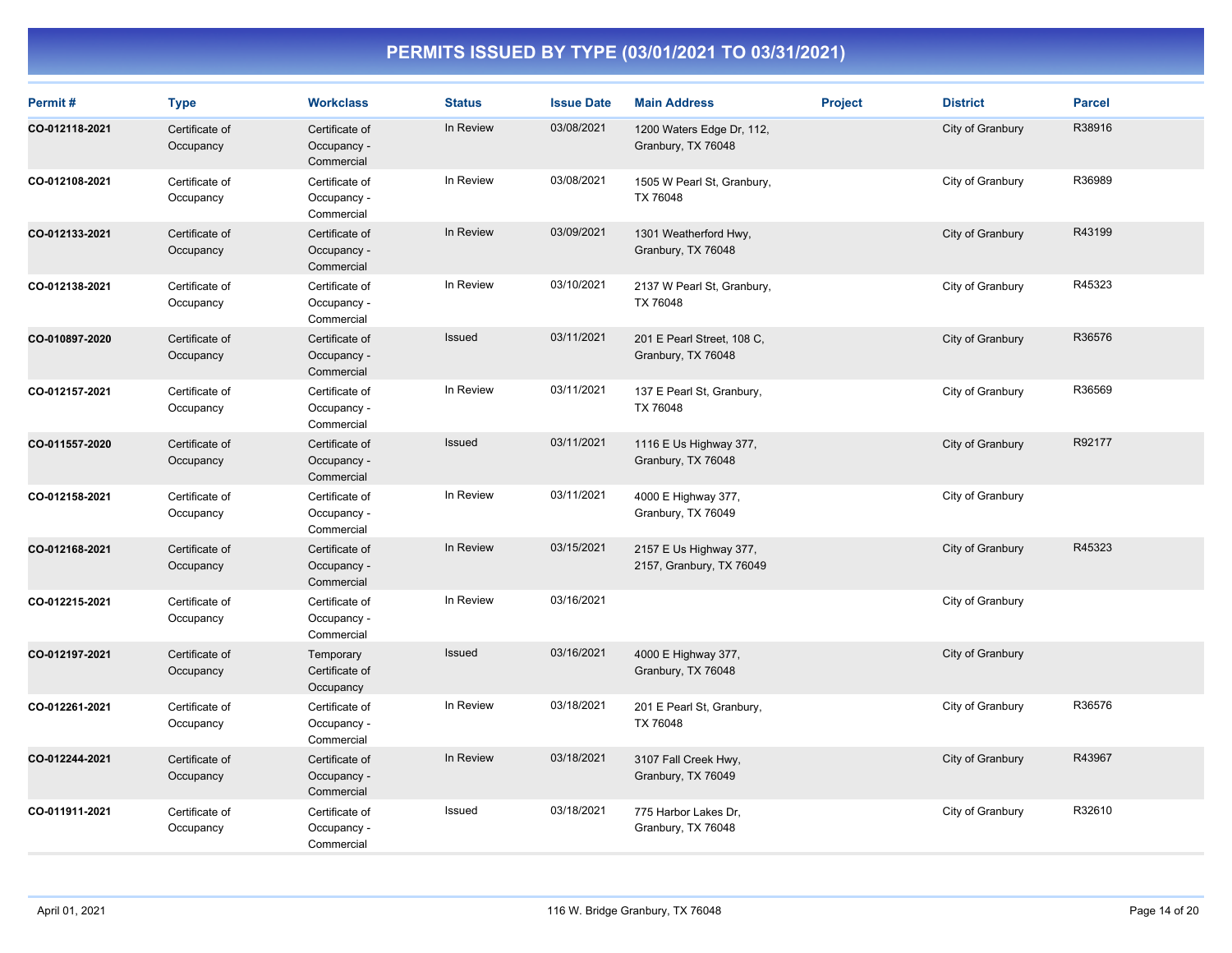| Permit#        | <b>Type</b>                 | <b>Workclass</b>                            | <b>Status</b> | <b>Issue Date</b> | <b>Main Address</b>                          | <b>Project</b> | <b>District</b>  | <b>Parcel</b> |
|----------------|-----------------------------|---------------------------------------------|---------------|-------------------|----------------------------------------------|----------------|------------------|---------------|
| CO-012055-2021 | Certificate of<br>Occupancy | Certificate of<br>Occupancy -<br>Commercial | Issued        | 03/18/2021        | 209 Western Hills Trl,<br>Granbury, TX 76049 |                | City of Granbury | R34467        |
| CO-011555-2020 | Certificate of<br>Occupancy | Certificate of<br>Occupancy -<br>Commercial | Issued        | 03/18/2021        | 1270 Weatherford Hwy,<br>Granbury, TX 76048  |                | City of Granbury | R101355       |
| CO-012277-2021 | Certificate of<br>Occupancy | Certificate of<br>Occupancy -<br>Commercial | In Review     | 03/22/2021        | 5674 Acton Highway,<br>Granbury, TX 76049    |                | City of Granbury |               |
| CO-012310-2021 | Certificate of<br>Occupancy | Certificate of<br>Occupancy -<br>Commercial | In Review     | 03/24/2021        | 1340 E Us Highway 377,<br>Granbury, TX 76048 |                | City of Granbury | R45443        |
| CO-012307-2021 | Certificate of<br>Occupancy | Certificate of<br>Occupancy -<br>Commercial | In Review     | 03/24/2021        | 5678 Acton Highway,<br>Granbury, TX 76049    |                | City of Granbury |               |
| CO-012331-2021 | Certificate of<br>Occupancy | Certificate of<br>Occupancy -<br>Commercial | In Review     | 03/25/2021        | 301 W Pearl St, 100,<br>Granbury, TX 76048   |                | City of Granbury | R38396        |
| CO-012376-2021 | Certificate of<br>Occupancy | Certificate of<br>Occupancy -<br>Commercial | In Review     | 03/30/2021        | 101 E Pearl Street,<br>Granbury, TX 76048    |                | City of Granbury |               |
| CO-012371-2021 | Certificate of<br>Occupancy | Seasonal                                    | In Review     | 03/30/2021        | 2420 E Us Highway 377,<br>Granbury, TX 76049 |                | City of Granbury | R00046        |
| CO-012374-2021 | Certificate of<br>Occupancy | Seasonal                                    | In Review     | 03/30/2021        | 1366 E Us Highway 377,<br>Granbury, TX 76048 |                | City of Granbury | R45441        |
| CO-011837-2021 | Certificate of<br>Occupancy | Certificate of<br>Occupancy -<br>Commercial | Issued        | 03/30/2021        | 301 S Morgan St,<br>Granbury, TX 76048       |                | City of Granbury | R38582        |
| CO-005110-2018 | Certificate of<br>Occupancy | Certificate of<br>Occupancy -<br>Commercial | Issued        | 03/30/2021        | 110 Pirate Dr, Granbury, TX<br>76048         |                | City of Granbury | R32659        |

**PERMITS ISSUED FOR CERTIFICATE OF OCCUPANCY: 28**

| <b>FIRE</b>      |      |                          |        |            |                                           |                  |        |
|------------------|------|--------------------------|--------|------------|-------------------------------------------|------------------|--------|
| FIRE-012031-2021 | Fire | Underground Fuel<br>Tank | Issued | 03/01/2021 | 4525 E Highway 377,<br>Granbury, TX 76049 | City of Granbury |        |
| FIRE-012093-2021 | Fire | Fire Alarm               | Issued | 03/05/2021 | 1900 Acton Highway,<br>Granbury, TX 76049 | City of Granbury |        |
| FIRE-012009-2021 | Fire | Sprinkler                | Issued | 03/18/2021 | 2000 W Pearl St, Granbury,<br>TX 76048    | City of Granbury | R43558 |
| FIRE-011779-2021 | Fire | Fire Alarm               | Issued | 03/23/2021 | 305 N Hannaford St.<br>Granbury, TX 76048 | City of Granbury | R43560 |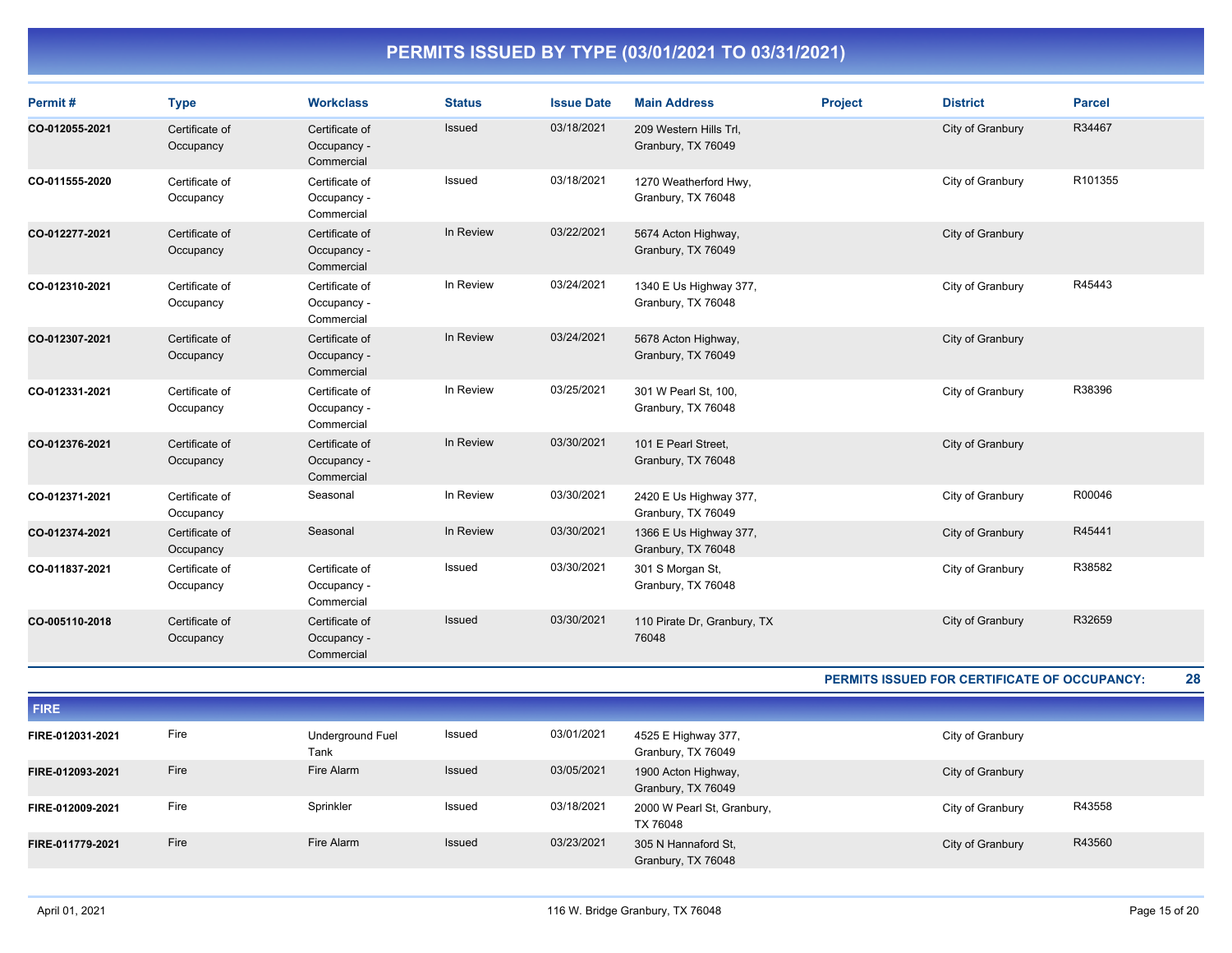|                   |             |                        |               |                   | PERMITS ISSUED BY TYPE (03/01/2021 TO 03/31/2021) |                |                  |                                      |
|-------------------|-------------|------------------------|---------------|-------------------|---------------------------------------------------|----------------|------------------|--------------------------------------|
| Permit#           | <b>Type</b> | <b>Workclass</b>       | <b>Status</b> | <b>Issue Date</b> | <b>Main Address</b>                               | <b>Project</b> | <b>District</b>  | <b>Parcel</b>                        |
| FIRE-012309-2021  | Fire        | Fire Alarm             | Issued        | 03/25/2021        | 2441 E Us Highway 377,<br>Granbury, TX 76049      |                | City of Granbury | R98933                               |
|                   |             |                        |               |                   |                                                   |                |                  | 5<br><b>PERMITS ISSUED FOR FIRE:</b> |
| <b>IRRIGATION</b> |             |                        |               |                   |                                                   |                |                  |                                      |
| IRR-012103-2021   | Irrigation  | New Residential        | <b>Issued</b> | 03/05/2021        | 545 Smart Strike Trail,<br>Granbury, TX 76048     |                | City of Granbury | R10635                               |
| IRR-012111-2021   | Irrigation  | New Residential        | Complete      | 03/08/2021        | 1005 Mickelson Dr,<br>Granbury, TX 76048          |                | City of Granbury | R105543                              |
| IRR-012112-2021   | Irrigation  | <b>New Residential</b> | Complete      | 03/08/2021        | 2005 Spieth St, Granbury,<br>TX 76048             |                | City of Granbury | R105579                              |
| IRR-012018-2021   | Irrigation  | New Residential        | Issued        | 03/09/2021        | 3311 Promenade Dr,<br>Granbury, TX 76048          |                | City of Granbury |                                      |
| IRR-012136-2021   | Irrigation  | <b>New Residential</b> | <b>Issued</b> | 03/10/2021        | 311 Jacinth Lane,<br>Granbury, TX 76048           |                | City of Granbury | R104452                              |
| IRR-012137-2021   | Irrigation  | New Residential        | Issued        | 03/10/2021        | 313 Jacinth Lane,<br>Granbury, TX 76048           |                | City of Granbury | R104453                              |
| IRR-012154-2021   | Irrigation  | <b>New Residential</b> | <b>Issued</b> | 03/11/2021        | 3432 Abes Landing Dr,<br>Granbury, TX 76049       |                | City of Granbury | R100850                              |
| IRR-012159-2021   | Irrigation  | New Residential        | Complete      | 03/12/2021        | 400 Fowler Dr, Granbury,<br>TX 76048              |                | City of Granbury | R105574                              |
| IRR-012194-2021   | Irrigation  | <b>New Residential</b> | <b>Issued</b> | 03/16/2021        | 1021 Anna Circle,<br>Granbury, TX 76048           |                | City of Granbury | R104257                              |
| IRR-012193-2021   | Irrigation  | New Residential        | Issued        | 03/16/2021        | 1019 Anna Circle,<br>Granbury, TX 76048           |                | City of Granbury | R104256                              |
| IRR-012125-2021   | Irrigation  | <b>New Residential</b> | <b>Issued</b> | 03/16/2021        | 805 Rolling Terrace Cir,<br>Granbury, TX 76049    |                | City of Granbury |                                      |
| IRR-012124-2021   | Irrigation  | New Residential        | Issued        | 03/16/2021        | 803 Rolling Terrace Cir,<br>Hood, TX 76049        |                | City of Granbury |                                      |
| IRR-012082-2021   | Irrigation  | <b>New Residential</b> | <b>Issued</b> | 03/17/2021        | 2087 Spieth St, Granbury,<br>TX 76048             |                | City of Granbury | R105590                              |
| IRR-012213-2021   | Irrigation  | New Commercial         | Issued        | 03/17/2021        | 1111 Hill Blvd, Granbury,<br>TX 76048             |                | City of Granbury |                                      |
| IRR-012080-2021   | Irrigation  | <b>New Residential</b> | <b>Issued</b> | 03/17/2021        | 2068 Spieth St, Granbury,<br>TX 76048             |                | City of Granbury | R10552                               |
| IRR-012077-2021   | Irrigation  | New Residential        | Complete      | 03/17/2021        | 2008 Spieth Street,<br>Granbury, TX 76048         |                | City of Granbury | R105547                              |
| IRR-012075-2021   | Irrigation  | <b>New Residential</b> | Issued        | 03/17/2021        | 100 Spieth Ct, Granbury,<br>TX 76048              |                | City of Granbury | R105569                              |
| IRR-012078-2021   | Irrigation  | New Residential        | Issued        | 03/17/2021        | 2072 Spieth St, Granbury,<br>TX 76048             |                | City of Granbury | R105563                              |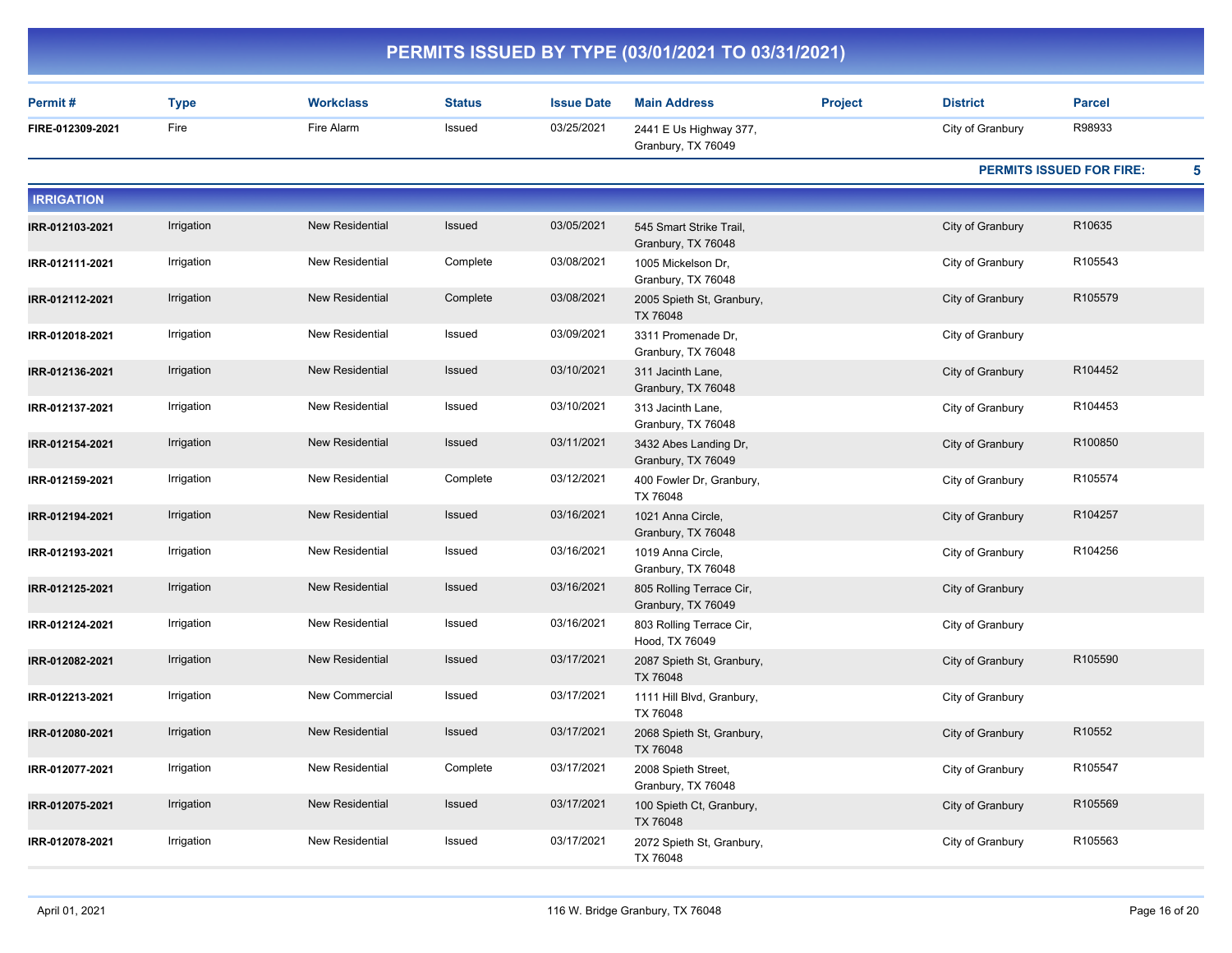| Permit#         | <b>Type</b> | <b>Workclass</b>       | <b>Status</b> | <b>Issue Date</b> | <b>Main Address</b>                            | <b>Project</b> | <b>District</b>  | <b>Parcel</b> |
|-----------------|-------------|------------------------|---------------|-------------------|------------------------------------------------|----------------|------------------|---------------|
| IRR-012079-2021 | Irrigation  | New Residential        | Complete      | 03/17/2021        | 104 Spieth Court,<br>Granbury, TX 76048        |                | City of Granbury | R105570       |
| IRR-012260-2021 | Irrigation  | New Residential        | Issued        | 03/18/2021        | 537 Smart Strike Trl,<br>Granbury, TX 76049    |                | City of Granbury | R106033       |
| IRR-012241-2021 | Irrigation  | <b>New Residential</b> | <b>Issued</b> | 03/18/2021        | 1508 Seabiscuit Dr.<br>Granbury, TX 76049      |                | City of Granbury | R106084       |
| IRR-012242-2021 | Irrigation  | New Residential        | Issued        | 03/18/2021        | 1718 Swale Ln, Granbury,<br>TX 76049           |                | City of Granbury | R106020       |
| IRR-012262-2021 | Irrigation  | <b>New Residential</b> | <b>Issued</b> | 03/18/2021        | 1013 Mickelson Dr,<br>Granbury, TX 76049       |                | City of Granbury | R105541       |
| IRR-012243-2021 | Irrigation  | <b>New Residential</b> | Issued        | 03/18/2021        | 541 Smart Strike Trl,<br>Granbury, TX 76049    |                | City of Granbury | R106034       |
| IRR-012263-2021 | Irrigation  | <b>New Residential</b> | Issued        | 03/18/2021        | 1053 Mickelson Dr,<br>Granbury, TX 76048       |                | City of Granbury | R105647       |
| IRR-012268-2021 | Irrigation  | New Residential        | Issued        | 03/19/2021        | 1009 Mickelson Dr.<br>Granbury, TX 76048       |                | City of Granbury | R105542       |
| IRR-012240-2021 | Irrigation  | New Residential        | <b>Issued</b> | 03/23/2021        | 793 Rolling Terrace Cir,<br>Granbury, TX 76049 |                | City of Granbury |               |
| IRR-012239-2021 | Irrigation  | New Residential        | Issued        | 03/23/2021        | 791 Rolling Terrace Cir,<br>Granbury, TX 76049 |                | City of Granbury |               |
| IRR-012278-2021 | Irrigation  | <b>New Residential</b> | <b>Issued</b> | 03/24/2021        | 208 Johnson St, Granbury,<br>TX 76048          |                | City of Granbury | R105642       |
| IRR-012305-2021 | Irrigation  | New Residential        | Issued        | 03/24/2021        | 1500 Seabiscuit Dr,<br>Granbury, TX 76049      |                | City of Granbury | R106082       |
| IRR-012306-2021 | Irrigation  | <b>New Residential</b> | <b>Issued</b> | 03/24/2021        | 1612 Native Dancer Way,<br>Granbury, TX 76049  |                | City of Granbury | R106070       |
| IRR-012323-2021 | Irrigation  | New Residential        | Issued        | 03/25/2021        | 1537 Seabiscuit Dr,<br>Granbury, TX 76049      |                | City of Granbury | R106123       |
| IRR-012324-2021 | Irrigation  | <b>New Residential</b> | Issued        | 03/25/2021        | 1545 Seabiscuit Dr,<br>Granbury, TX 76049      |                | City of Granbury | R106125       |
| IRR-012327-2021 | Irrigation  | <b>New Residential</b> | Issued        | 03/25/2021        | 1541 Seabiscuit Dr.<br>Granbury, TX 76049      |                | City of Granbury | R106124       |
| IRR-012325-2021 | Irrigation  | New Residential        | Issued        | 03/25/2021        | 1536 Seabiscuit Dr,<br>Granbury, TX 76049      |                | City of Granbury | R106091       |
| IRR-012322-2021 | Irrigation  | <b>New Residential</b> | Issued        | 03/25/2021        | 1424 E Seabiscuit,<br>Granbury, TX 76049       |                | City of Granbury |               |
| IRR-012326-2021 | Irrigation  | <b>New Residential</b> | <b>Issued</b> | 03/25/2021        | 1504 Seabiscuit Dr,<br>Granbury, TX 76049      |                | City of Granbury | R106083       |

**PERMITS ISSUED FOR IRRIGATION: 37**

**POOL (RESIDENTIAL)**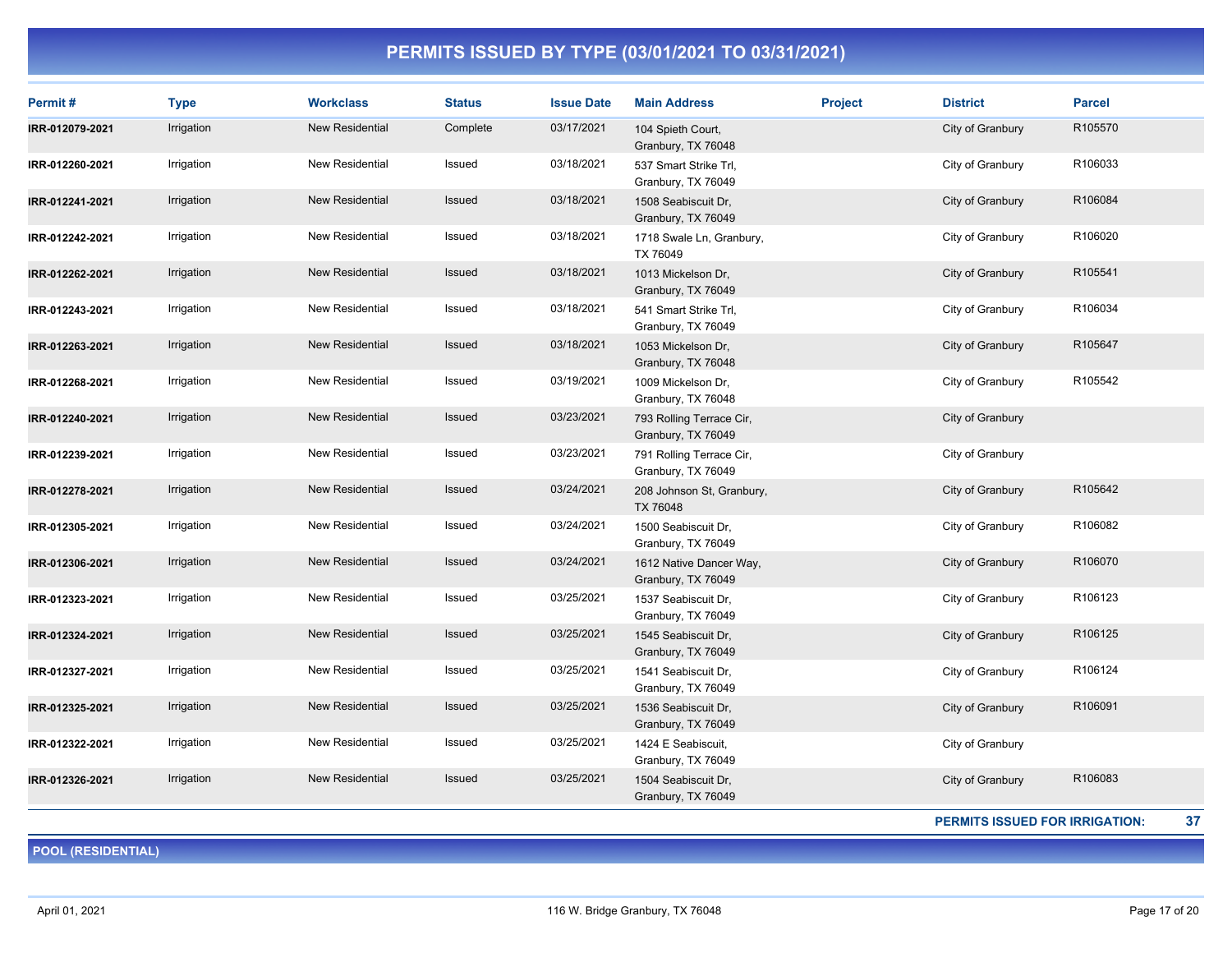| PERMITS ISSUED BY TYPE (03/01/2021 TO 03/31/2021) |                     |                              |               |                   |                                                          |                |                                               |               |    |
|---------------------------------------------------|---------------------|------------------------------|---------------|-------------------|----------------------------------------------------------|----------------|-----------------------------------------------|---------------|----|
| Permit#                                           | <b>Type</b>         | <b>Workclass</b>             | <b>Status</b> | <b>Issue Date</b> | <b>Main Address</b>                                      | <b>Project</b> | <b>District</b>                               | <b>Parcel</b> |    |
| POOLR-012174-2021                                 | Pool (Residential)  | In Ground                    | Issued        | 03/22/2021        | 2716 Harborside Dr,<br>Granbury, TX 76048                |                | City of Granbury                              | R92748        |    |
|                                                   |                     |                              |               |                   |                                                          |                | <b>PERMITS ISSUED FOR POOL (RESIDENTIAL):</b> |               | 1. |
| <b>PUBLIC WORKS</b>                               |                     |                              |               |                   |                                                          |                |                                               |               |    |
| PUBW-012069-2021                                  | <b>Public Works</b> | <b>Water Well</b>            | Issued        | 03/11/2021        | 3501 Tin Top Hwy,<br>Granbury, TX 76135                  |                | City of Granbury                              |               |    |
| PUBW-012068-2021                                  | <b>Public Works</b> | Water Well                   | Issued        | 03/11/2021        | 3102 W Us Highway 377,<br>Granbury, TX 76048             |                | City of Granbury                              | R43324        |    |
| PUBW-012218-2021                                  | <b>Public Works</b> | <b>Water Well</b>            | <b>Issued</b> | 03/17/2021        | 4738 Rawhide Ct,<br>Granbury, TX 76049                   |                | City of Granbury                              | R36467        |    |
|                                                   |                     |                              |               |                   |                                                          |                | <b>PERMITS ISSUED FOR PUBLIC WORKS:</b>       |               | 3  |
| <b>RIGHT OF WAY</b>                               |                     |                              |               |                   |                                                          |                |                                               |               |    |
| ROW-000935-2016                                   | Right of Way        | Right of Way<br>Construction | Issued        | 03/01/2021        | Chelsea Bay Court/<br>Cobblestone Court,<br>Granbury, TX |                | City of Granbury                              |               |    |
| ROW-012085-2021                                   | <b>Right of Way</b> | Right of Way<br>Construction | <b>Issued</b> | 03/04/2021        | 2000 Crossland Rd,<br>Granbury, TX 76048                 |                | City of Granbury                              | R91715        |    |
| ROW-012090-2021                                   | Right of Way        | Right of Way<br>Construction | Issued        | 03/05/2021        | 1111 Hill Boulevard,<br>Granbury, TX 76048               |                | City of Granbury                              |               |    |
| ROW-012205-2021                                   | <b>Right of Way</b> | Right of Way<br>Construction | <b>Issued</b> | 03/16/2021        | 3919 E Highway 377,<br>Granbury, TX 76048                |                | City of Granbury                              |               |    |
| ROW-012192-2021                                   | Right of Way        | Right of Way<br>Construction | Issued        | 03/16/2021        | Mickelson Drive & Spieth<br>Street, Granbury, TX 76048   |                | City of Granbury                              |               |    |
| ROW-012191-2021                                   | <b>Right of Way</b> | Right of Way<br>Construction | <b>Issued</b> | 03/16/2021        | Brazos Harbor, Granbury,<br>TX 76048                     |                | City of Granbury                              |               |    |
| ROW-012206-2021                                   | Right of Way        | Right of Way<br>Construction | <b>Issued</b> | 03/16/2021        | 204 S Morgan St,<br>Granbury, TX 76048                   |                | City of Granbury                              |               |    |
| ROW-012204-2021                                   | Right of Way        | Right of Way<br>Construction | <b>Issued</b> | 03/16/2021        | 1901 E Us Highway 377,<br>Granbury, TX 76049             |                | City of Granbury                              | R45333        |    |
| ROW-012207-2021                                   | Right of Way        | Right of Way<br>Construction | Issued        | 03/16/2021        | 1301 S Morgan St,<br>Granbury, TX 76048                  |                | City of Granbury                              |               |    |
| ROW-012220-2021                                   | Right of Way        | Right of Way<br>Construction | Issued        | 03/17/2021        | 1301 S Morgan St,<br>Granbury, TX 76048                  |                | City of Granbury                              | R90452        |    |
| ROW-012259-2021                                   | Right of Way        | Right of Way<br>Construction | Issued        | 03/19/2021        | 1013 Mickelson, Granbury,<br>TX 76048                    |                | City of Granbury                              |               |    |
| ROW-012208-2021                                   | Right of Way        | Right of Way<br>Construction | Issued        | 03/19/2021        | 1009 Mickelson, Granbury,<br>TX 76048                    |                | City of Granbury                              |               |    |
| ROW-012256-2021                                   | Right of Way        | Right of Way<br>Construction | Issued        | 03/19/2021        | 412 Fowler, Granbury, TX<br>76048                        |                | City of Granbury                              |               |    |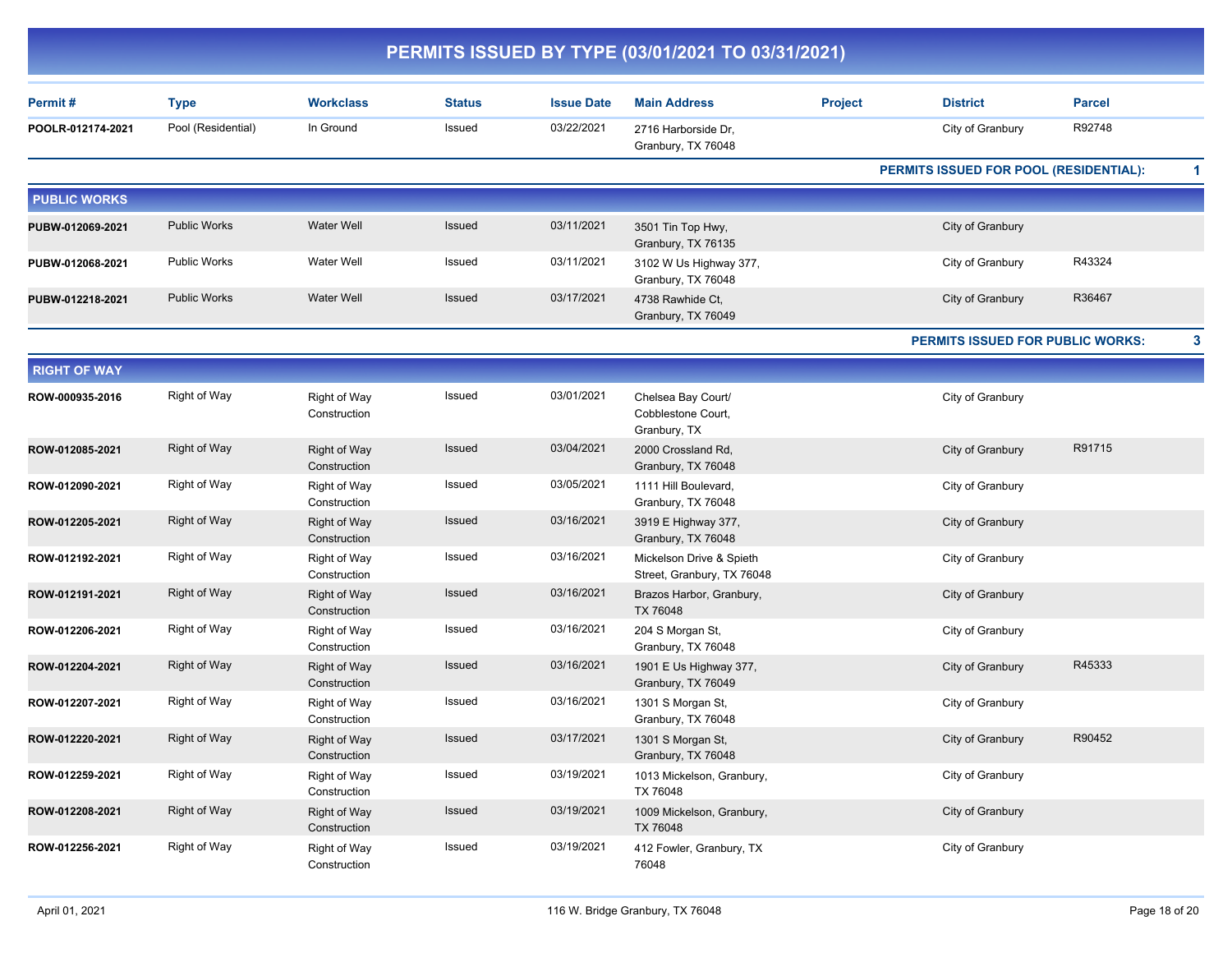| Permit#           | <b>Type</b>         | <b>Workclass</b>             | <b>Status</b> | <b>Issue Date</b> | <b>Main Address</b>                                 | <b>Project</b> | <b>District</b>                         | <b>Parcel</b> |    |
|-------------------|---------------------|------------------------------|---------------|-------------------|-----------------------------------------------------|----------------|-----------------------------------------|---------------|----|
| ROW-012253-2021   | <b>Right of Way</b> | Right of Way<br>Construction | Issued        | 03/19/2021        | 3028 Reed St, Granbury,<br>TX 76048                 |                | City of Granbury                        |               |    |
| ROW-012238-2021   | Right of Way        | Right of Way<br>Construction | Issued        | 03/19/2021        |                                                     |                | City of Granbury                        |               |    |
| ROW-012258-2021   | <b>Right of Way</b> | Right of Way<br>Construction | Issued        | 03/19/2021        | 2071 Spieth, Granbury, TX<br>76048                  |                | City of Granbury                        |               |    |
| ROW-012255-2021   | Right of Way        | Right of Way<br>Construction | Issued        | 03/19/2021        | 2067 Spieth, Granbury, TX<br>76048                  |                | City of Granbury                        |               |    |
| ROW-012254-2021   | <b>Right of Way</b> | Right of Way<br>Construction | <b>Issued</b> | 03/19/2021        | 3024 Reed, Granbury, TX<br>76048                    |                | City of Granbury                        |               |    |
| ROW-012257-2021   | Right of Way        | Right of Way<br>Construction | Issued        | 03/19/2021        | 2092 Spieth, Granbury, TX<br>76048                  |                | City of Granbury                        |               |    |
| ROW-012209-2021   | <b>Right of Way</b> | Right of Way<br>Construction | Issued        | 03/19/2021        | 1005 Mickelson, Granbury,<br>TX 76048               |                | City of Granbury                        |               |    |
| ROW-012308-2021   | Right of Way        | Right of Way<br>Construction | Issued        | 03/24/2021        | 1301 Holly Hills Cemetary<br>Rd, Granbury, TX 76048 |                | City of Granbury                        |               |    |
| ROW-012382-2021   | <b>Right of Way</b> | Right of Way<br>Construction | <b>Issued</b> | 03/31/2021        | 600 Reunion Ct, Granbury,<br>TX 76048               |                | City of Granbury                        | R37191        |    |
|                   |                     |                              |               |                   |                                                     |                | <b>PERMITS ISSUED FOR RIGHT OF WAY:</b> |               | 22 |
| <b>SIGN</b>       |                     |                              |               |                   |                                                     |                |                                         |               |    |
| SIGN-012054-2021  | Sign                | Banner/ Flags                | Issued        | 03/03/2021        | 2405 E Us Highway 377,<br>Granbury, TX 76049        |                | City of Granbury                        | R45275        |    |
| SIGN-012062-2021  | Sign                | <b>Wall Mounted</b>          | In Review     | 03/04/2021        | 2613 E Us Highway 377,<br>Granbury, TX 76049        |                | City of Granbury                        | R100245       |    |
| SIGN-012091-2021  | Sign                | Wall Mounted                 | Issued        | 03/05/2021        | 1151 E Us Highway 377,<br>104, Granbury, TX 76048   |                | City of Granbury                        | R98398        |    |
| SIGN-012135-2021* | Sign                | Inflatable Balloons          | Expired       | 03/10/2021        | 1735 E Highway 377,<br>Granbury, TX 76048           |                | City of Granbury                        |               |    |
| SIGN-012119-2021  | Sign                | Wall Mounted                 | Issued        | 03/10/2021        | 1434 E Highway 377,<br>Granbury, TX 76048           |                | City of Granbury                        |               |    |
| SIGN-012180-2021  | Sign                | Monument                     | Issued        | 03/16/2021        | 1111 Hill Blvd, Granbury,<br>TX 76048               |                | City of Granbury                        | R106429       |    |
| SIGN-012195-2021  | Sign                | <b>Wall Mounted</b>          | Issued        | 03/16/2021        | 775 Harbor Lakes Dr,<br>Granbury, TX 76048          |                | City of Granbury                        | R32610        |    |
| SIGN-012063-2021  | Sign                | <b>Wall Mounted</b>          | Issued        | 03/18/2021        | 230 S Morgan St,<br>Granbury, TX 76048              |                | City of Granbury                        | R38603        |    |
| SIGN-012299-2021  | Sign                | Banner/ Flags                | Issued        | 03/22/2021        | 1803 E Us Highway 377,<br>Granbury, TX 76049        |                | City of Granbury                        | R16021        |    |
| SIGN-012270-2021  |                     |                              |               |                   |                                                     |                |                                         |               |    |